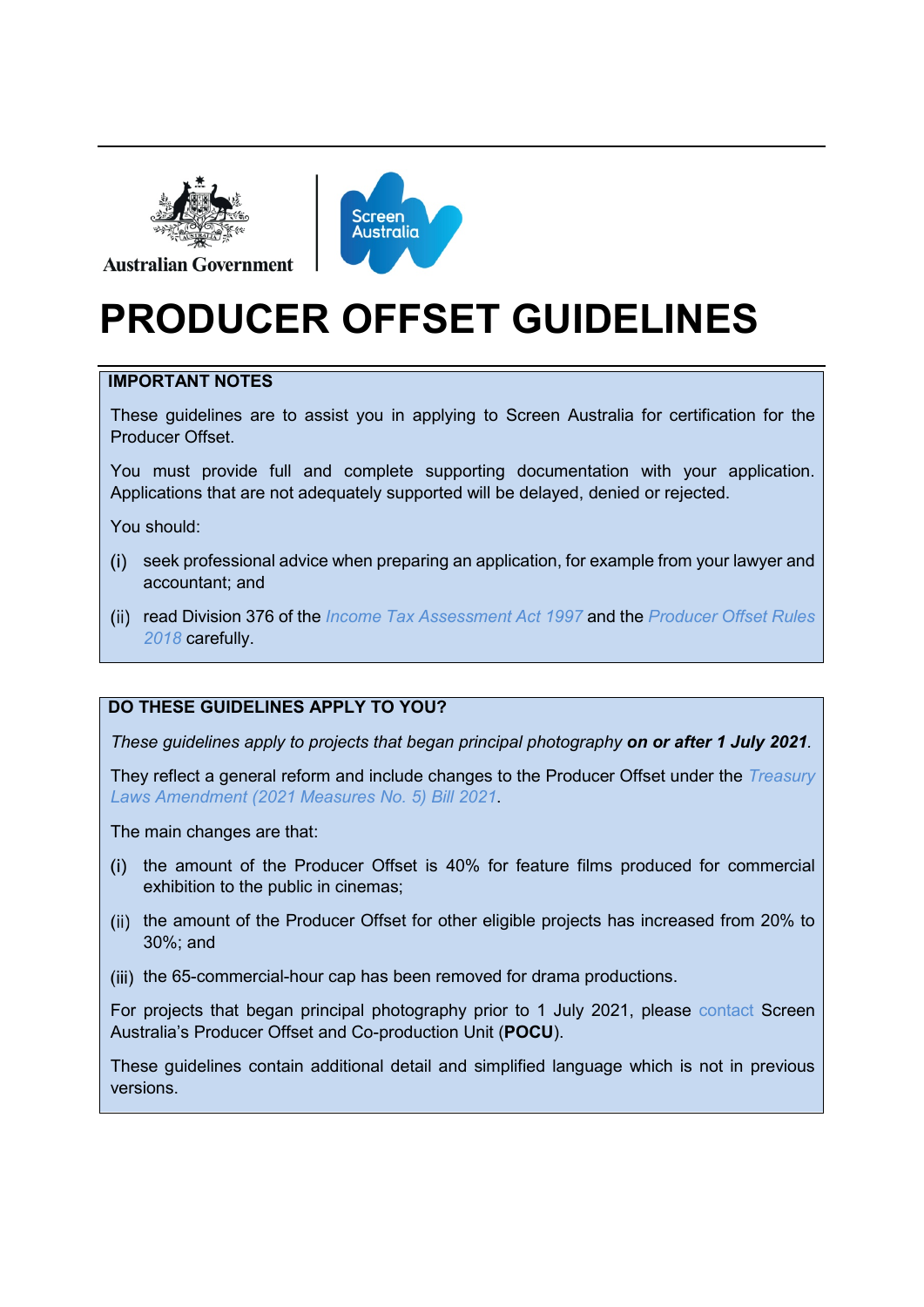## **CONTENTS**

| 1                                |                                                                                         | <b>INTRODUCTION</b>                                                                                                                                                                                                                                                                                                                | 4                                                             |
|----------------------------------|-----------------------------------------------------------------------------------------|------------------------------------------------------------------------------------------------------------------------------------------------------------------------------------------------------------------------------------------------------------------------------------------------------------------------------------|---------------------------------------------------------------|
| 1.1                              | What is the Producer Offset?                                                            |                                                                                                                                                                                                                                                                                                                                    |                                                               |
|                                  | 1.1.1<br>1.1.2                                                                          | Summary<br>Other refundable tax offsets and incentives                                                                                                                                                                                                                                                                             | 4<br>4                                                        |
| 1.2                              |                                                                                         | How the Producer Offset works                                                                                                                                                                                                                                                                                                      | 5                                                             |
|                                  | 1.2.1<br>1.2.2<br>1.2.3<br>1.2.4<br>1.2.5<br>1.2.6<br>1.2.7<br>1.2.8<br>1.2.9<br>1.2.10 | <b>Provisional certificates</b><br><b>Final certificates</b><br>Incomplete applications may be rejected<br>General ledger<br>Statutory declaration<br>Independent film production consultants (IFPCs)<br>Notification<br>Submission to the ATO<br>Statement of reasons and appeal of decision<br>Revocation of a final certificate | 5<br>6<br>8<br>8<br>8<br>8<br>9<br>9<br>$\boldsymbol{9}$<br>9 |
| 1.3                              |                                                                                         | Tax secrecy                                                                                                                                                                                                                                                                                                                        | 9                                                             |
| $\mathbf{2}$                     |                                                                                         | <b>ELIGIBILITY</b>                                                                                                                                                                                                                                                                                                                 | 10                                                            |
| 2.1                              |                                                                                         | <b>Eligible Applicants</b>                                                                                                                                                                                                                                                                                                         | 10                                                            |
|                                  | 2.1.1<br>2.1.2                                                                          | The Company<br>Company responsibility                                                                                                                                                                                                                                                                                              | 10<br>10                                                      |
| 2.2                              |                                                                                         | Significant Australian content                                                                                                                                                                                                                                                                                                     | 11                                                            |
|                                  | 2.2.1<br>2.2.2                                                                          | Summary of the SAC test<br>How we assess each element of the SAC test                                                                                                                                                                                                                                                              | 11<br>11                                                      |
|                                  |                                                                                         | 2.2.2.3 The nationalities and places of residence of the persons who took part in the making of<br>2.2.2.4 The details of the production expenditure incurred in respect of the film  13<br>2.2.2.5 Any other matters that Screen Australia considers to be relevant 13                                                            |                                                               |
|                                  | 2.2.3<br>2.2.4                                                                          | Supporting documentation<br>Official co-productions                                                                                                                                                                                                                                                                                | 13<br>13                                                      |
| 2.3                              |                                                                                         | Production expenditure and QAPE                                                                                                                                                                                                                                                                                                    | 14                                                            |
|                                  | 2.3.1<br>2.3.2<br>2.3.3<br>2.3.4<br>2.3.5<br>2.3.6<br>2.3.7                             | Production expenditure<br>What does 'incurred' mean?<br>What does for the making of the film mean?<br>QAPE<br>The Gallipoli clause<br>The two-week rule<br>Australian-held copyright                                                                                                                                               | 14<br>14<br>15<br>16<br>17<br>17<br>17                        |
| 2.4<br>Minimum duration and QAPE |                                                                                         |                                                                                                                                                                                                                                                                                                                                    | 18                                                            |
|                                  | 2.4.1<br>2.4.2                                                                          | Minimum duration requirements for different formats<br>Minimum QAPE requirements for different formats                                                                                                                                                                                                                             | 18<br>18                                                      |
| 2.5                              |                                                                                         | Format requirements                                                                                                                                                                                                                                                                                                                | 20                                                            |
|                                  | 2.5.1                                                                                   | Eligible formats                                                                                                                                                                                                                                                                                                                   | 20                                                            |
|                                  | .20                                                                                     |                                                                                                                                                                                                                                                                                                                                    |                                                               |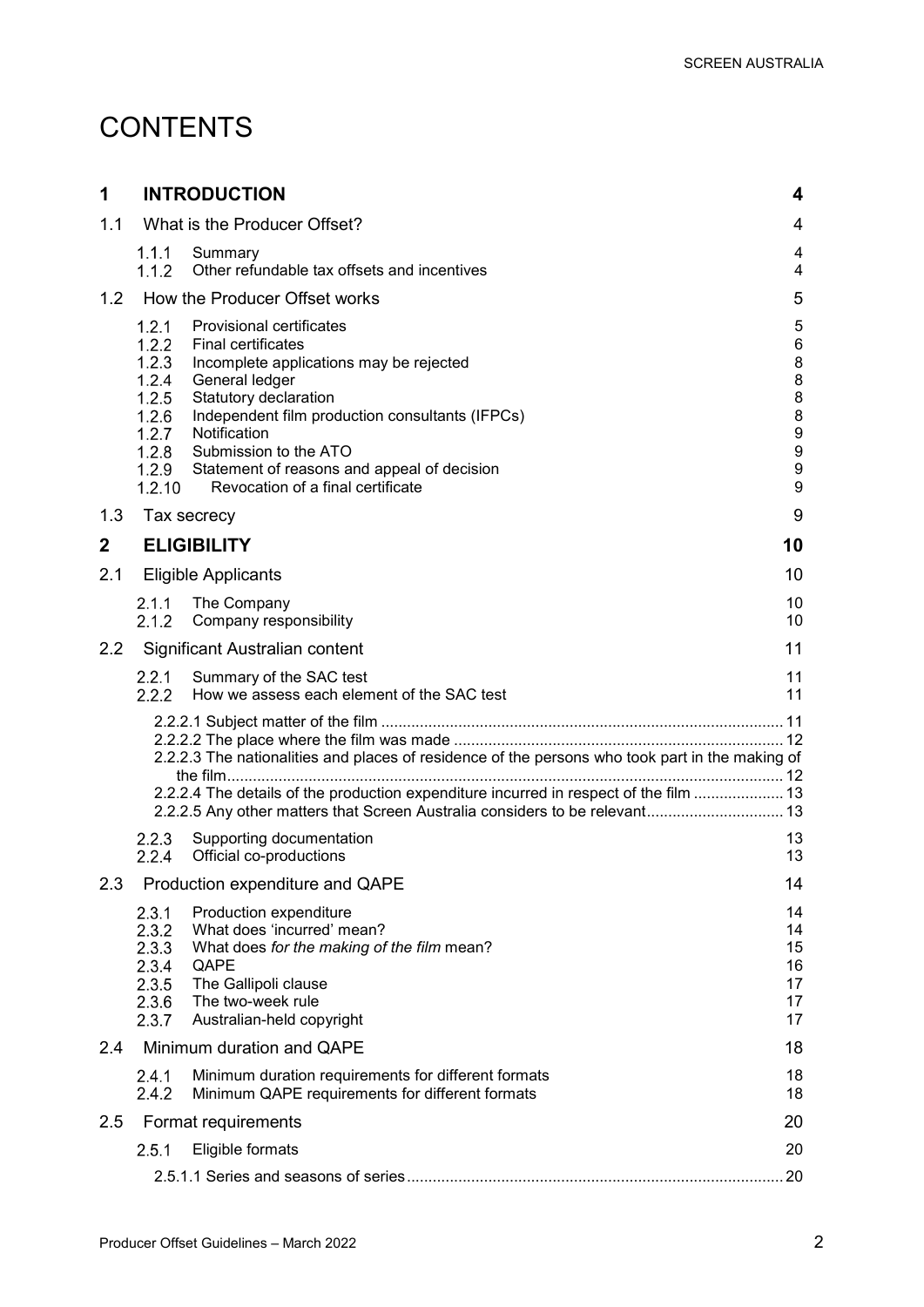|     | 2.5.2<br>2.5.3                                                                                                                                                                                | Ineligible projects<br>Completed project                                                                                                                                                                      | 21<br>22                   |
|-----|-----------------------------------------------------------------------------------------------------------------------------------------------------------------------------------------------|---------------------------------------------------------------------------------------------------------------------------------------------------------------------------------------------------------------|----------------------------|
| 2.6 |                                                                                                                                                                                               | Impact of other Australian government incentives on eligibility                                                                                                                                               | 22                         |
| 3   |                                                                                                                                                                                               | <b>KEY POLICY AREAS</b>                                                                                                                                                                                       | 23                         |
| 3.1 |                                                                                                                                                                                               | Exhibition and distribution requirements                                                                                                                                                                      | 23                         |
|     | 3.1.1<br>3.1.2<br>3.1.3<br>3.1.4                                                                                                                                                              | Feature films – commercial exhibition to the public in cinemas<br>Feature films<br>Produced for commercial exhibition to the public in cinemas<br>Distribution Evidence, Statement & supporting documentation | 23<br>23<br>23<br>24       |
|     | 3.1.4.1 Other forms of distribution (four-walling, festivals and cinema-on-demand)  25<br>3.1.4.4 Requirements at the final certificate stage where the project has a provisional certificate |                                                                                                                                                                                                               |                            |
|     | 3.1.5                                                                                                                                                                                         | Other eligible formats - distribution                                                                                                                                                                         | 27                         |
| 3.2 |                                                                                                                                                                                               | Arm's length dealings and interested parties                                                                                                                                                                  | 27                         |
|     | 3.2.1<br>3.2.2<br>3.2.3<br>3.2.4<br>3.2.5                                                                                                                                                     | The arm's length principle<br>Who is an interested party?<br>Reinvestment<br>What does this mean for the Producer Offset?<br>Assessment of interested parties                                                 | 27<br>27<br>28<br>28<br>28 |
| 3.3 |                                                                                                                                                                                               | Above-the-line cap                                                                                                                                                                                            | 30                         |
|     | 3.3.1<br>3.3.2                                                                                                                                                                                | What expenditure sits ATL?<br>What is total film expenditure?                                                                                                                                                 | 30<br>30                   |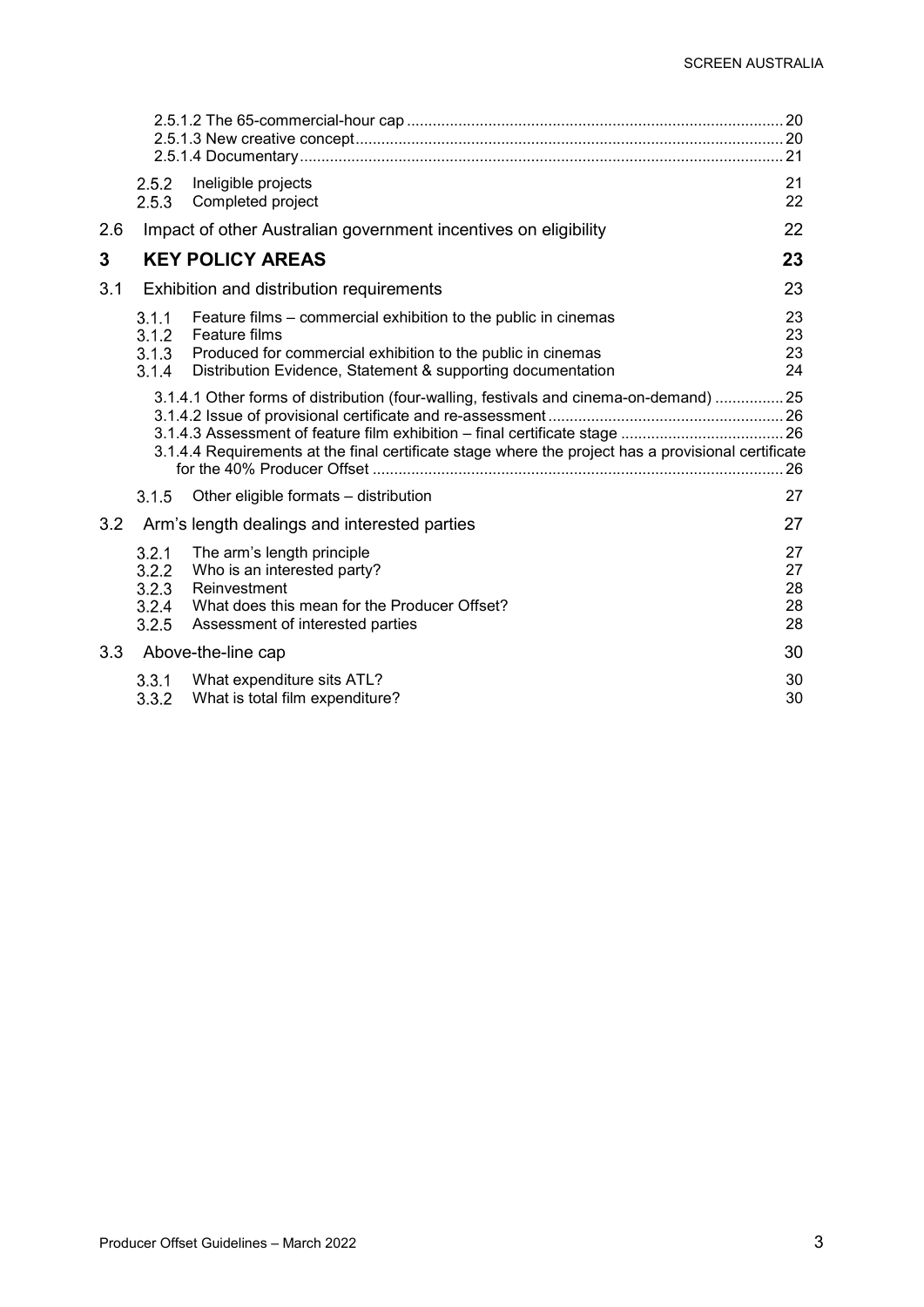# <span id="page-3-0"></span>**1 INTRODUCTION**

- (a) Screen Australia administers the Producer Offset under [Division 376](https://www.legislation.gov.au/Details/C2022C00055/Html/Volume_7#_Toc94868448) of the *Income Tax Assessment Act 1997* (**ITAA**) and the *[Producer Offset Rules 2018](https://www.legislation.gov.au/Details/F2018L00112)* (**Rules**).
- (b) In order to claim the Producer Offset from the Australian Tax Office (**ATO**), you must obtain a final certificate from Screen Australia. Screen Australia will issue a final certificate for a project which it determines meets the requirements set out in the ITAA. You may also apply for a provisional certificate before or during production.
- (c) These guidelines have been prepared to assist you in that process. Before applying for the Producer Offset, you should read these guidelines, the ITAA and the Rules carefully. The ITAA and the Rules can be found on our website [here.](https://www.screenaustralia.gov.au/funding-and-support/producer-offset/legislation-and-rules)
- (d) Applications for the Producer Offset are made through the Smarty Grants portal [here.](https://screenaustralia.smartygrants.com.au/)
- (e) In these guidelines:
	- $(i)$ **we** refers to Screen Australia;
	- $(ii)$ **you** and **applicant** refer to a company applying for a provisional or final certificate;
	- the term **project** is used as a generic reference to film, television and other screen  $(iii)$ productions, unless quoting the ITAA, which uses the term **film**; and
	- $(iv)$ highlighted words are hyperlinks to other sections of the guidelines, websites and relevant materials.
- (f) If there is any inconsistency between these guidelines and the ITAA or the Rules, the provisions in the ITAA and the Rules prevail.

## <span id="page-3-1"></span>**1.1 What is the Producer Offset?**

### <span id="page-3-2"></span>**1.1.1 Summary**

- (a) The Producer Offset is a refundable tax offset (a rebate) calculated on a project's qualifying Australian production expenditure (**[QAPE](#page-15-1)**), for:
	- $(i)$ 40% of an applicant's QAPE for a [feature film](#page-22-2) that was produced for commercial exhibition to the public in cinemas; or
	- 30% of an applicant's QAPE for an otherwise eligible project such as a program  $(ii)$ produced for television or a subscription service.

### <span id="page-3-3"></span>**Other refundable tax offsets and incentives**

- <span id="page-3-4"></span>(a) The Producer Offset is one of three refundable tax offsets for qualifying projects under the ITAA. The other two are:
	- $(i)$ the location offset: a 16.5% offset on QAPE for projects filmed in Australia with Australian expenditure of over \$15 million (that do not satisfy the significant Australian content test for the Producer Offset); and
	- the post, digital and visual effects (**PDV**) offset: a 30% offset on QAPE that relates  $(ii)$ to post, digital and visual effects for a project.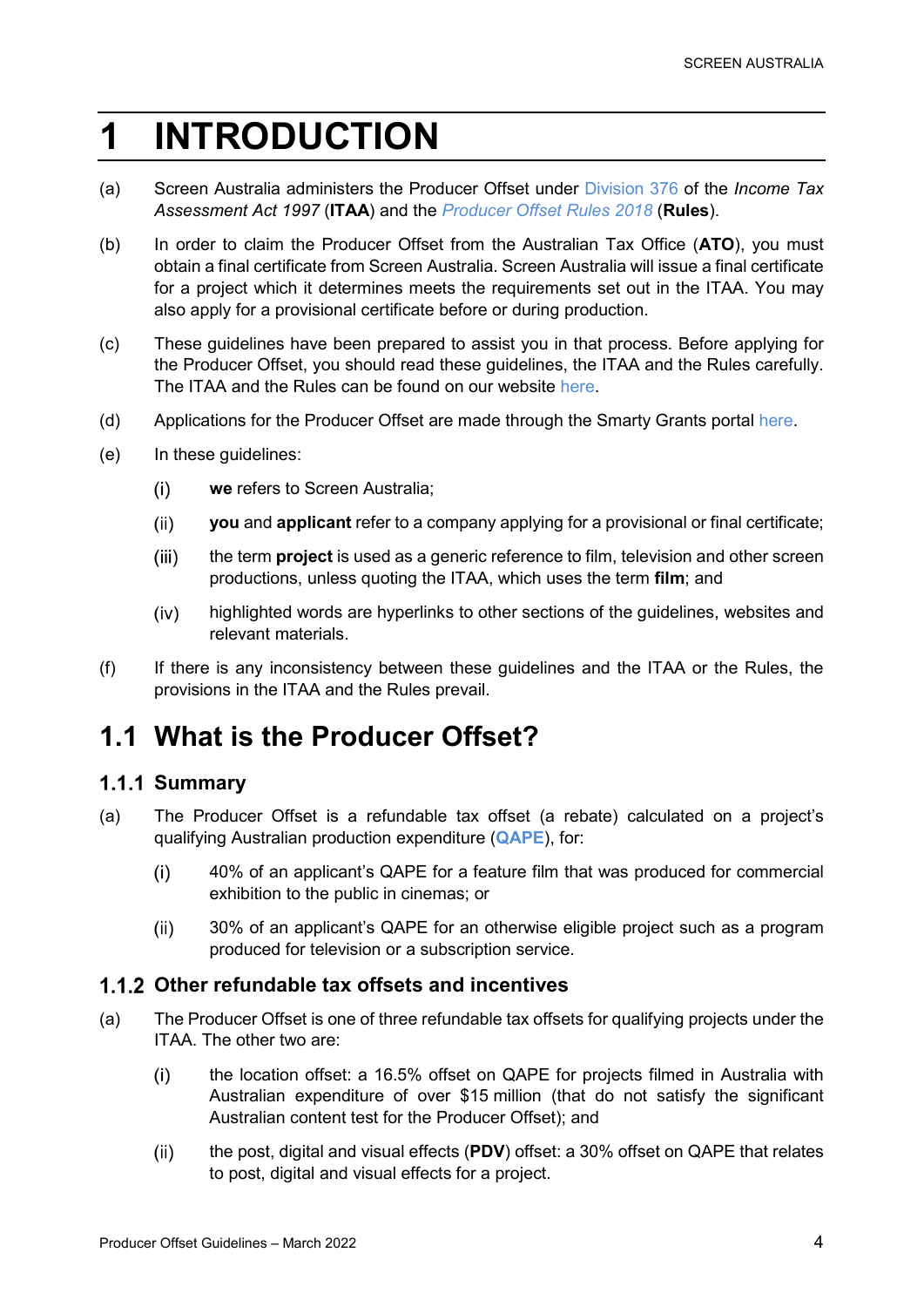- (b) In addition, the location incentive is a grant of up to 13.5% of a qualifying project's QAPE. To be eligible, a project must also be eligible for the location offset.
- (c) For information about the location and PDV offsets and the location incentive, you should contact [the Department of Infrastructure, Transport, Regional Development and](https://www.arts.gov.au/what-we-do/screen/australian-screen-production-incentive)  [Communications.](https://www.arts.gov.au/what-we-do/screen/australian-screen-production-incentive)

## <span id="page-4-0"></span>**1.2 How the Producer Offset works**

### <span id="page-4-1"></span>**Provisional certificates**

- (a) You may apply for a provisional certificate at any time. Provisional certificate applications are submitted through the Smarty Grants platform [here.](https://screenaustralia.smartygrants.com.au/)
- (b) A provisional certificate is a non-binding decision about a project's eligibility for a [final](#page-5-1)  [certificate,](#page-5-1) based on the information submitted in the application. It provides an indication only of the project's eligibility for a final certificate.
- (c) A provisional certificate is not a guarantee that Screen Australia will issue a [final certificate](#page-5-1) for the Producer Offset and does not prevent Screen Australia from making a decision to refuse to issue a final certificate.
- (d) A decision not to issue a provisional certificate for a project does not prevent you from applying for a final certificate for the project.
- (e) An applicant holding a provisional certificate must apply for a final certificate in order to access the Producer Offset. However, you may apply for a final certificate without having applied for a provisional certificate.
- (f) It is important to note that for provisional certification, we will not:
	- assess an applicant's estimated [QAPE](#page-15-1) (and applicants are encouraged to obtain  $(i)$ their own independent QAPE opinion, if required);
	- $(ii)$ certify that interested-party transactions are budgeted in accordance with the [arm's](#page-26-2)  [length](#page-26-2) principle; or
	- $(iii)$ audit the claims in your application form and associated documentation.
- (g) We determine a project's final eligibility for the Producer Offset based on the information provided at the time the application for a [final certificate](#page-5-1) is made.
- (h) Fees are payable for provisional certificate applications, which are scaled to the project's budget in accordance with the Rules and which are outlined in the [application form.](https://screenaustralia.smartygrants.com.au/)
- (i) As a provisional certificate is based solely on information provided in the application, if any material changes to the project or its structure are made which decrease the level of [significant Australian content](#page-10-0) or affect any other eligibility requirement, this may mean the project is no longer eligible. We therefore recommend you seek your own expert advice in relation to the impact of any changes on your project's eligibility for the Producer Offset. You may apply for a re-assessment of the provisional certificate to obtain an updated indication of the project's eligibility for a final certificate.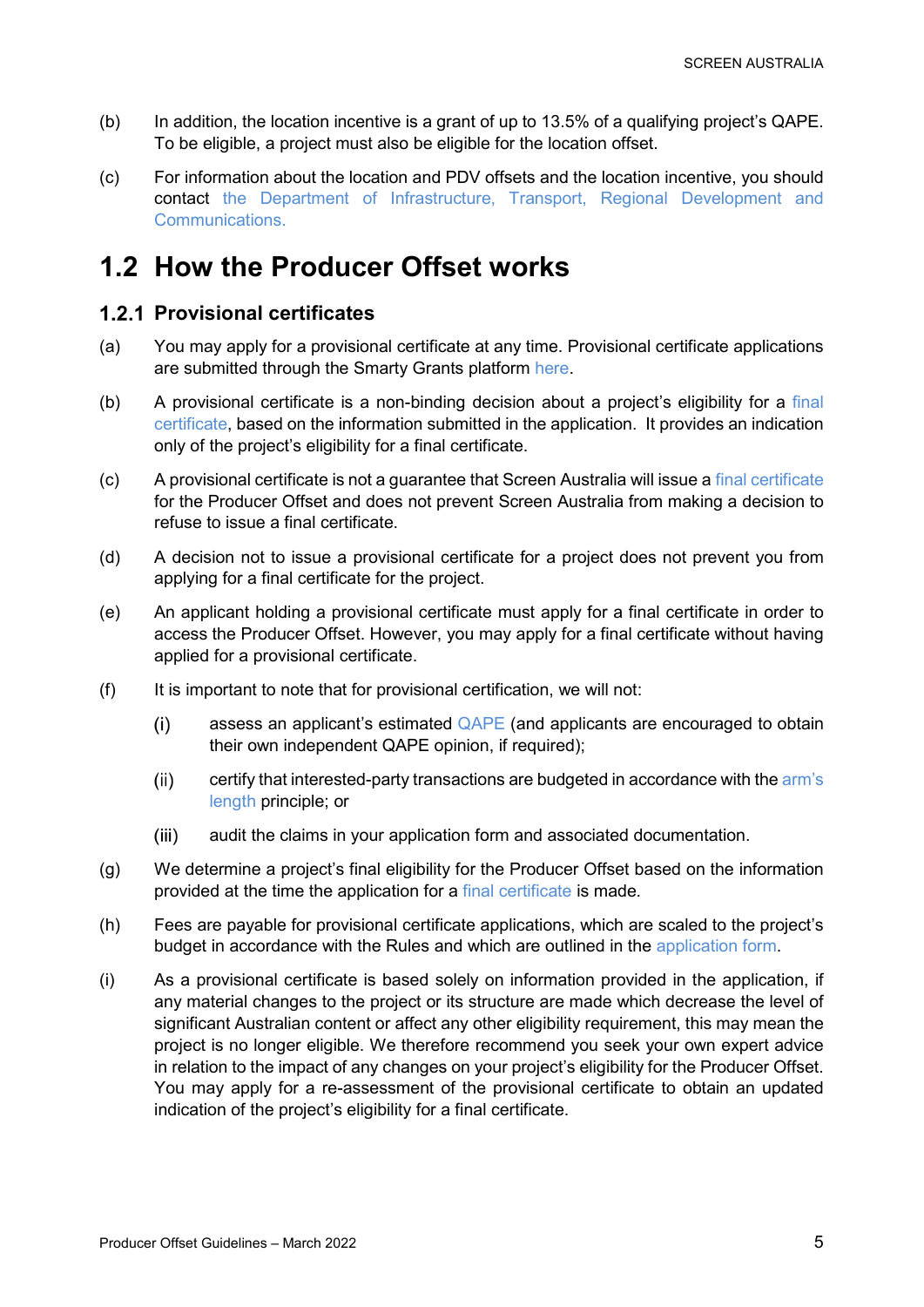- (j) If a project does not enter production within two years of the provisional certificate being issued, you must seek a re-assessment of the provisional certificate or you can apply for a final certificate.
- (k) A re-assessment fee will be payable if you require re-assessment of a provisional certificate.
- (l) If your project is an official co-production, you can apply for provisional approval as an official co-production and for a provisional certificate for the Producer Offset at the same time. For further information on Australia's official co-production program, visit th[e website,](http://www.screenaustralia.gov.au/coproductions) or [contact POCU.](#page-5-0)
- (m) You can contact Screen Australia's Producer Offset and Co-production Unit (**POCU**) to discuss a proposed project and its eligibility for the Producer Offset.

<span id="page-5-2"></span><span id="page-5-0"></span>Phone:+61 2 8113 1042 Email: [POCU@screenaustralia.gov.au](mailto:POCU@screenaustralia.gov.au) Web: [www.screenaustralia.gov.au/producer\\_offset](http://www.screenaustralia.gov.au/producer_offset)

(n) For information about taxation and obligations of companies commencing business in Australia, registering for an Australian Business Number (**ABN**), filing business activity statements and annual income tax returns, you should visit the [ATO website](http://www.ato.gov.au/) or contact the ATO at the following numbers:

> 132 866 – for businesses 137 286 – for tax agents

### **IMPORTANT NOTES**

A project with a provisional certificate may not be eligible for a final certificate or claimed QAPE. You (and your financier(s)) are responsible for managing this risk.

Final certification is based on a full assessment of the completed project, including information on exhibition and/or distribution, evidence of incurred expenditure, audited expenditure statements and the completed film.

Importantly:

- if there are changes to the project after provisional certification, these changes may affect its eligibility for the Producer Offset or QAPE claim;
- if the information you give us for a provisional application is incomplete or inconsistent with the information you give us at final certification, this may affect the eligibility of the project for Producer Offset or QAPE claim; and
- you are responsible for ensuring that the project complies with all eligibility requirements for the Producer Offset and tracking incurred expenditure you propose to claim as QAPE.

### <span id="page-5-1"></span>**Final certificates**

(a) In order to claim the Producer Offset from the ATO, the applicant must have a final certificate from Screen Australia.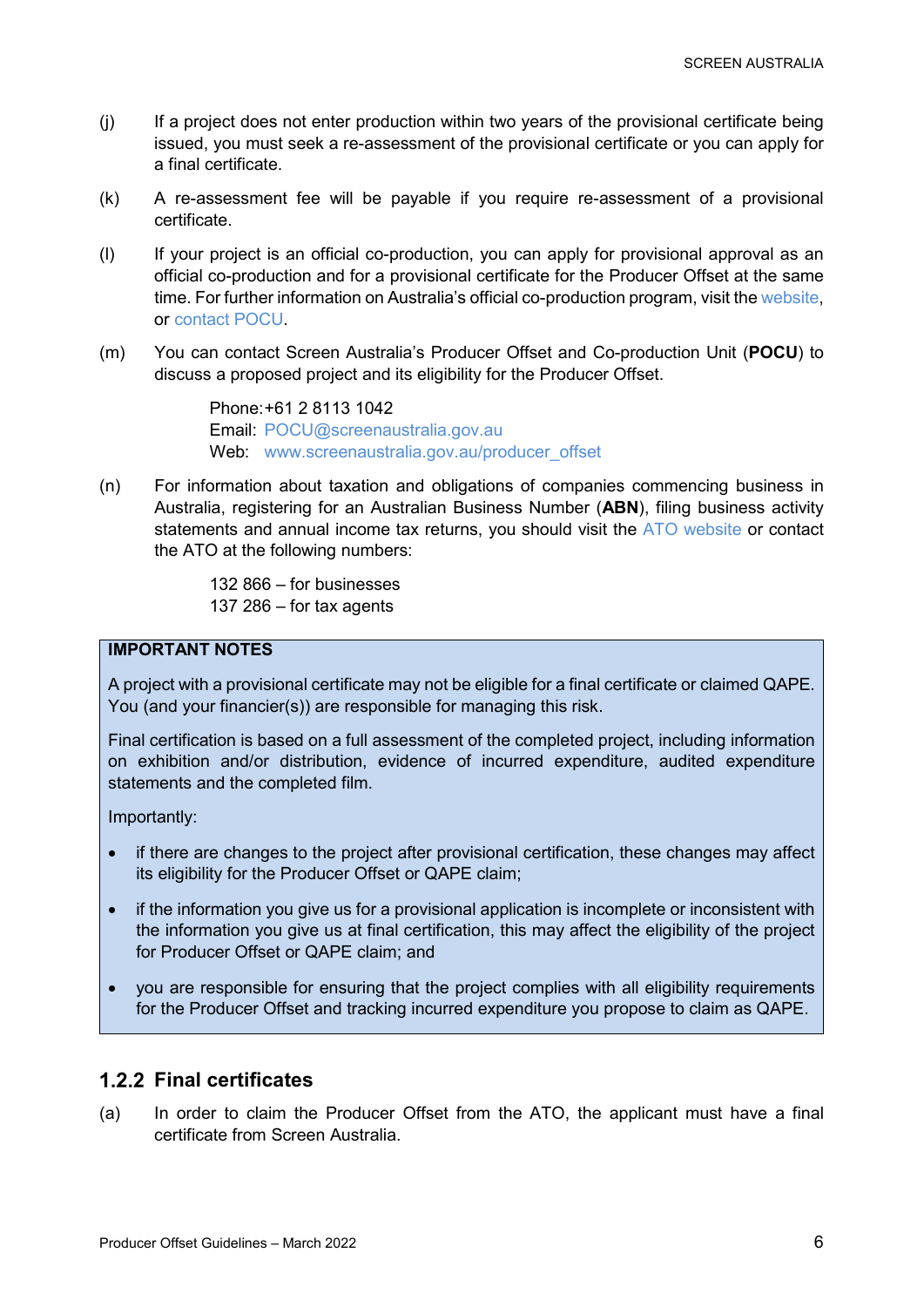- (b) When we issue a final certificate, it states our determination of QAPE. The applicant then claims the Producer Offset in the applicant's income tax return to the ATO for the financial year in which the project is completed. The ATO will credit the Producer Offset against any existing income tax liability and refund the remainder.
- (c) You can apply for a final certificate once a project is [completed](#page-21-0) and audited.
- (d) To apply, you must complete and submit an [application form](http://www.screenaustralia.gov.au/funding-and-support/producer-offset/document-library#ccforms) with all required attachments, including a statutory declaration and a copy of the completed project. Applications are submitted through [Smarty Grants.](https://screenaustralia.smartygrants.com.au./) A copy of the project is important for the assessment process, is covered by the tax secrecy provisions and you may watermark it.
- (e) You will also need to lodge expenditure statements attesting to the claimed  $Q_{\text{APE}}$  for the project. These include the [general ledger,](#page-7-4) final cost report and a Final [QAPE spreadsheet.](https://www.screenaustralia.gov.au/funding-and-support/producer-offset/document-library) A registered company auditor must audit your QAPE claim in accordance with the [Rules.](https://www.legislation.gov.au/Details/F2018L00112)
- (f) We will only issue a final certificate if we are satisfied that you have provided sufficient and proper evidence to demonstrate that the project meets the relevant requirements set out in [Division 376](https://www.legislation.gov.au/Details/C2022C00055/Html/Volume_7#_Toc94868448) of the ITAA, which are summarised here:
	- $(i)$ the applicant must:
		- A. be an [eligible entity](#page-9-1) (section 376-55(1)(d)); and
		- B. have the requisite [company responsibility](#page-9-3) for the making of the project (section 376-65(1)(a));
	- $(ii)$ the project must:
		- C. have significant [Australian content](#page-10-0) (**SAC**) or be an official co-production (section 376-65(2)(a));
		- D. be of an eligible [duration](#page-17-1) (section 376-65(3)-(5));
		- E. meet or exceed the relevant [QAPE thresholds](#page-17-2) (section 376-65(6));
		- F. satisfy the requisite [format requirements](#page-19-0) (section 376-65(2)(c)-(d));
		- G. be [completed](#page-21-0) in the income year of the applicant's tax return (section 376- 55(1)(a),(2)); and
		- H. meet the requirements of being either:
			- 1. a feature film that was produced for commercial exhibition to the public in cinemas for the 40% rebate (section 376-2(3)(a)(i)); or
			- 2. a feature film which is not produced for commercial exhibition to the public in cinemas, or another [eligible format,](#page-19-0) that is [distributed,](#page-26-4)  [broadcast or exhibited](#page-26-4) to the public in Australia for the 30% rebate (sections 376-2(3)(a)(ii) and 376-65(2)(b));

*and*

 $(iii)$ because the Producer Offset, the location offset and the PDV offset are mutually exclusive, the project (or any entity in relation to the project) must not have accessed other Australian government incentives (see section [2.6](#page-21-1) below).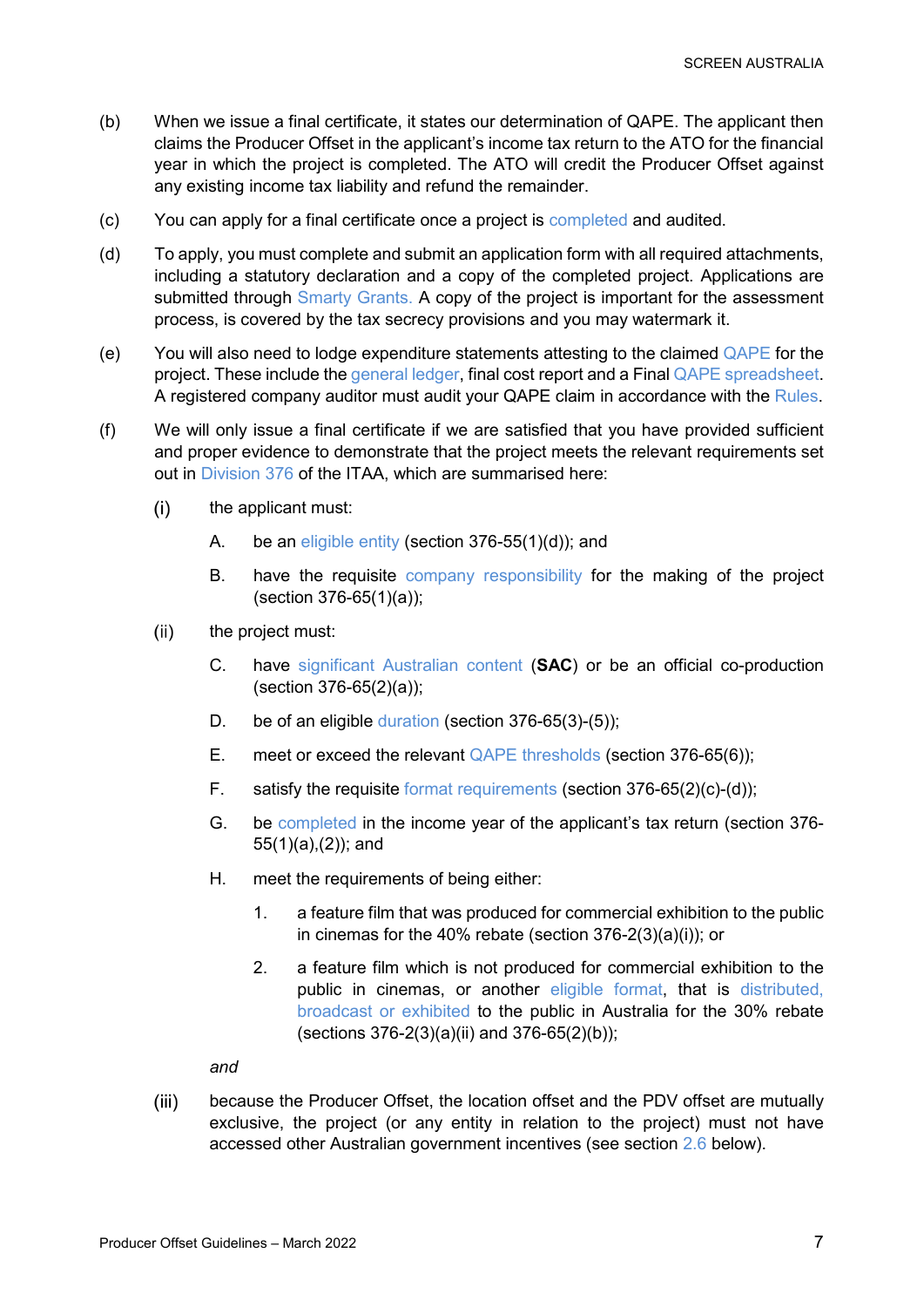### <span id="page-7-0"></span>**Incomplete applications may be rejected**

(a) If you do not provide adequate documentation in support of your application for a provisional or final certificate, your application may be denied. The processing of your application may also be rejected or paused until you are able to fix any problems in your paperwork, which means the timeline for you obtaining a certificate will be delayed.

### <span id="page-7-1"></span>**General ledger**

- <span id="page-7-4"></span>(a) The general ledger is the key part of the expenditure statement that you are required to submit as part of the final certificate application.
- (b) To meet the requirements in rule 28 of the  $Rules$ , the general ledger should include the following details:
	- a description of each budget item;  $(i)$
	- $(ii)$ the amount of expenditure, including the cost/rate (usually per week);
	- $(iii)$ details of each service provider (including the name of the person performing the role and the company, if relevant);
	- $(iv)$ the dates the work was performed and goods and services were provided; and
	- $(v)$ where the work was performed.
- (c) Applications without a detailed general ledger including the above information, or with an incomplete or incorrect general ledger, cannot be assessed and will be delayed, denied or rejected. Lump sum payments in the general ledger cannot be assessed.

### <span id="page-7-2"></span>**1.2.5 Statutory declaration**

(a) The information in an application for a provisional or final certificate must be certified as true and correct in a pro-forma statutory declaration sworn by a person from the applicant company who is in a position to attest to the veracity of the application form and its attachments – normally this would be a company director, often the physical producer – and witnessed by somebody authorised at law to do so (see the [Attorney General's](http://www.ag.gov.au/Publications/Pages/Statutorydeclarationsignatorylist.aspx)  [Department website\)](http://www.ag.gov.au/Publications/Pages/Statutorydeclarationsignatorylist.aspx).

### <span id="page-7-3"></span>**Independent film production consultants (IFPCs)**

- (a) We may seek the advice of an independent film production consultant (**IFPC**) in assessing the QAPE claim at the final certificate stage.
- (b) The IFPCs we engage are highly experienced production managers, line producers and production accountants in the film and television industry.
- (c) The IFPC is subject to th[e tax secrecy](#page-8-4) obligations and a contractual duty of confidentiality. We will consult with you to ensure that there is no conflict of interest in relation to the IFPC that is proposed for your project.
- (d) The IFPC works under our supervision and represents us in the course of undertaking the QAPE assessment. You must cooperate with the IFPC's requests.
- (e) We will provide the IFPC's report to you for your comment. You may provide written submissions to us in response to the report prior to us making a final QAPE determination.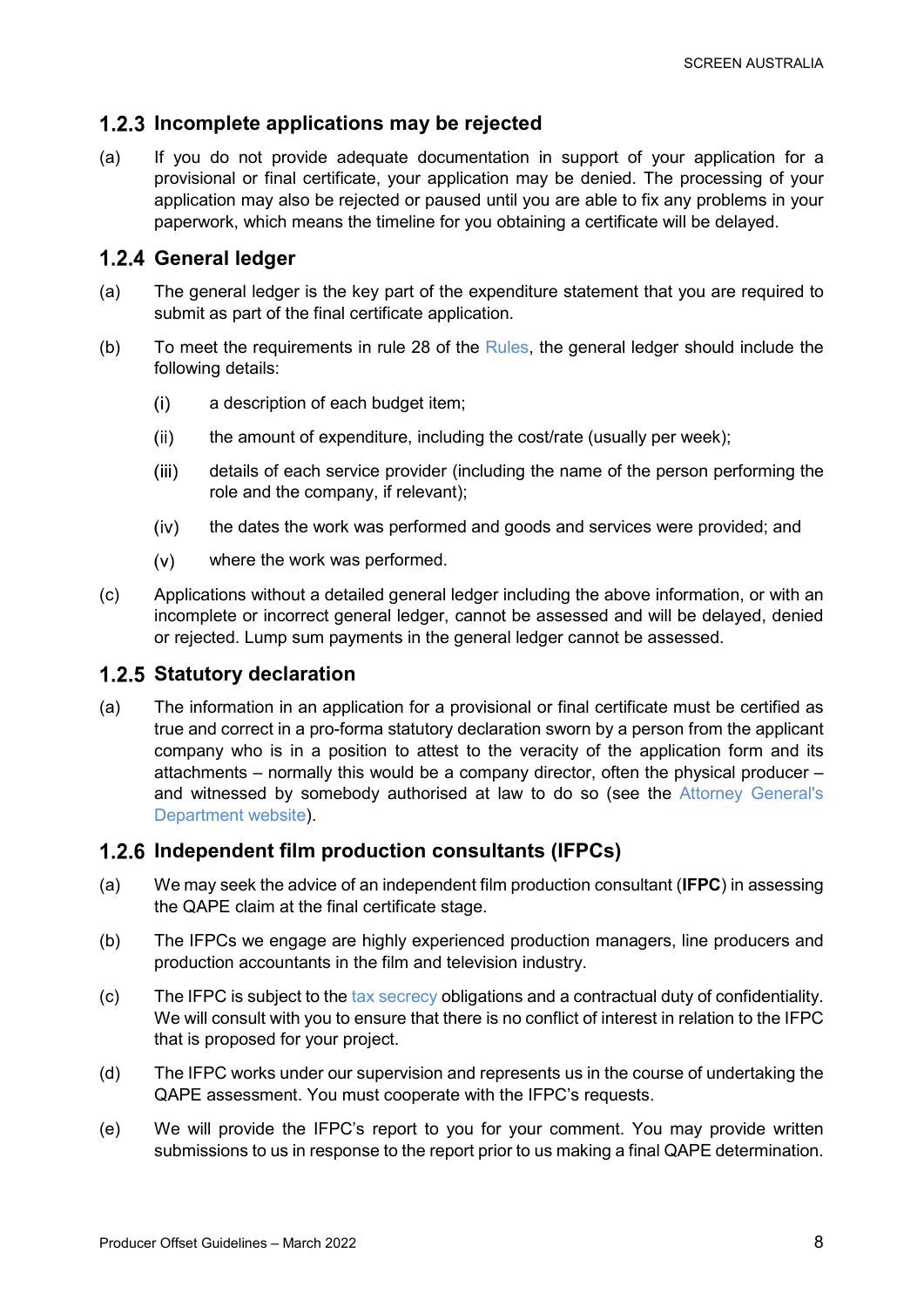### <span id="page-8-0"></span>**1.2.7 Notification**

- (a) We will notify you in writing when we issue a [final certificate,](#page-5-1) along with the determination of [QAPE.](#page-15-1)
- (b) If we decide to refuse to issue a final certificate, we will notify you in writing.

### <span id="page-8-1"></span>**Submission to the ATO**

(a) We send a copy of the final certificate to the ATO. The applicant can then claim the Producer Offset in its income tax return for the financial year in which the project was [completed,](#page-21-0) offset against any pre-existing tax liabilities. Further information on claiming [tax offsets](https://www.ato.gov.au/individuals/tax-return/2015/in-detail/publications/film-industry-incentives-2014-15/?page=6#Claiming_a_film_tax_offset) and submission of [company tax returns](https://www.ato.gov.au/Tax-professionals/Prepare-and-lodge/Tax-agent-lodgment-program/Tax-returns-by-client-type/Companies-and-super-funds/) is available from the ATO website.

### <span id="page-8-2"></span>**Statement of reasons and appeal of decision**

- (a) You may request that we provide you with a statement of reasons for our decision concerning a final certificate (see section 28 of the *[Administrative Appeals Tribunal Act](https://www.legislation.gov.au/Details/C2021C00338)  [1975](https://www.legislation.gov.au/Details/C2021C00338)*).
- (b) You may seek review of a decision by the Administrative Appeals Tribunal (**AAT**). A statement of reasons or review of a decision may be sought in relation to a:
	- $(i)$ decision not to issue a final certificate;
	- $(ii)$ determination of the amount of QAPE; or
	- $(iii)$ decision to [revoke](#page-8-3) a final certificate.
- (c) Further information on the AAT's processes can be found at [www.aat.gov.au.](http://www.aat.gov.au/)

### <span id="page-8-3"></span>**Revocation of a final certificate**

- (a) Screen Australia may revoke a final certificate where it was obtained by fraud or serious misrepresentation, and will notify the applicant in writing of this decision. Screen Australia can also refer matters of suspected fraud or misrepresentation to the ATO (section [376-](https://www.legislation.gov.au/Details/C2022C00055/Html/Volume_7#_Toc94868448) [245\(3\)](https://www.legislation.gov.au/Details/C2022C00055/Html/Volume_7#_Toc94868448) of the ITAA).
- (b) The information you provide to us may be used for the purposes of considering the revocation of a final certificate.

## <span id="page-8-4"></span>**1.3 Tax secrecy**

(a) Division 355 of the *[Taxation Administration Act 1953](https://www.legislation.gov.au/Details/C2022C00057/Html/Volume_2#_Toc95140259)* imposes stringent secrecy obligations and restrictions on the staff of Screen Australia. These are the same obligations that apply to ATO officers assessing a company or individual tax return. All information provided by an applicant to POCU will be held by POCU officers on a confidential basis and dealt with in accordance with Division 355.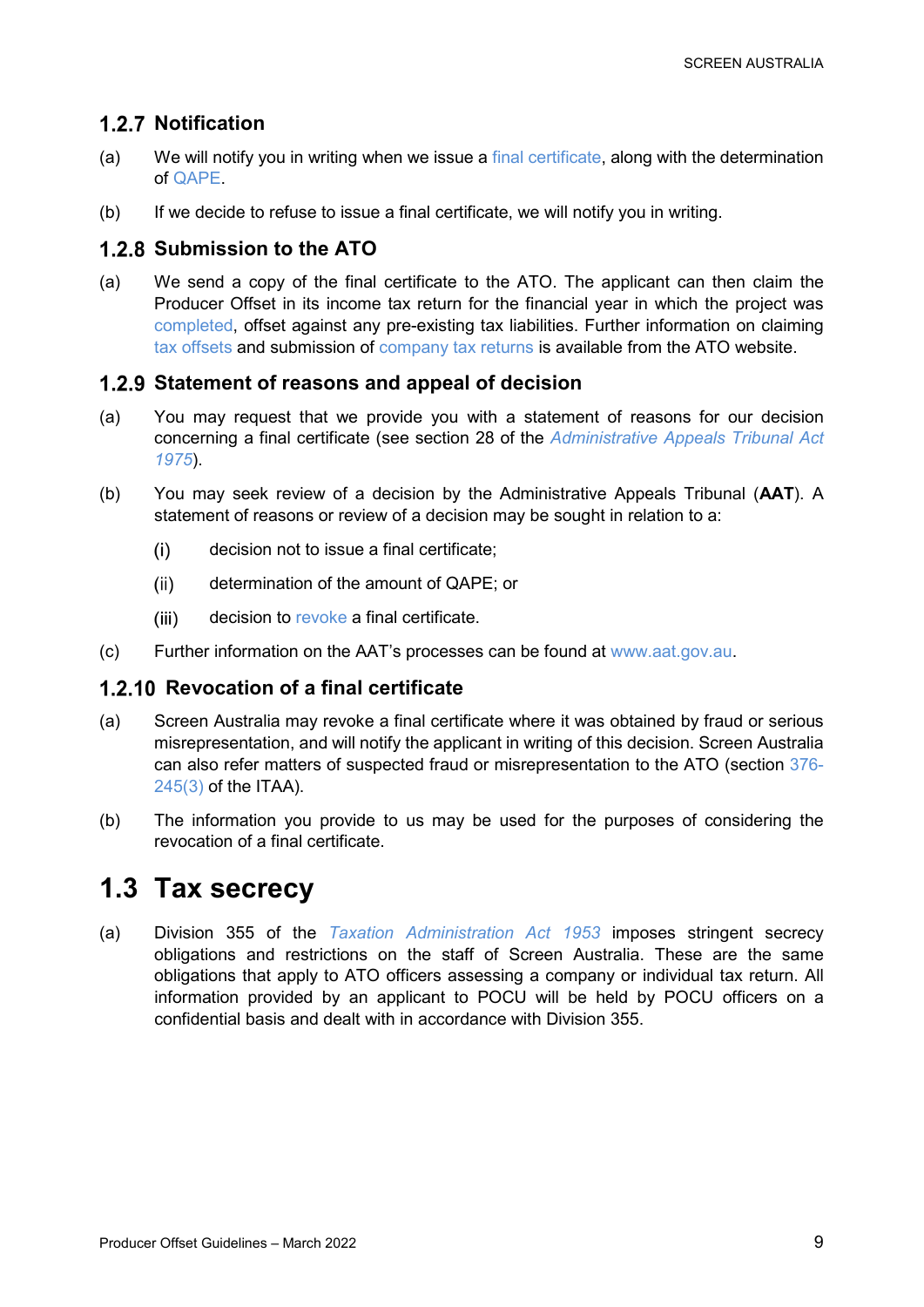# <span id="page-9-0"></span>**2 ELIGIBILITY**

## <span id="page-9-1"></span>**2.1 Eligible Applicants**

### <span id="page-9-2"></span>2.1.1 The Company

- (a) To be eligible for the Producer Offset, an applicant must be either:
	- an Australian resident company, being:  $(i)$ 
		- A. a company incorporated in Australia; or
		- B. if not incorporated in Australia, a company having its central management and control (CMC) in Australia, or its voting power controlled by shareholders who are residents of Australia. (Taxation Rule [TR 2018/5](https://www.ato.gov.au/law/view/document?docid=TXR/TR20185/NAT/ATO/00001) and [PCG 2018/9](https://www.ato.gov.au/law/view/document?DocID=COG/PCG20189/NAT/ATO/00001) provides guidance for when a foreign incorporated company is an Australian tax resident);

*or*

- $(ii)$ a foreign resident company with an ABN operating through a permanent establishment in Australia. (Taxation ruling [TR 2002/5,](https://www.ato.gov.au/law/view/document?DocID=TXR/TR20025/NAT/ATO/00001#LawTimeLine) as amended by [TR](https://www.ato.gov.au/law/view/document?docid=TXR/TR20025A1/NAT/ATO/00001&PiT=20120404000001)  [2002/5A,](https://www.ato.gov.au/law/view/document?docid=TXR/TR20025A1/NAT/ATO/00001&PiT=20120404000001) [5A2](https://www.ato.gov.au/law/view/document?docid=TXR/TR20025A2/NAT/ATO/00001&PiT=20161207000001) and [5A3,](https://www.ato.gov.au/law/view/document?docid=TXR/TR20025A3/NAT/ATO/00001&PiT=20210512000001) provides guidance about whether a foreign resident company has a place at or through which it carries on business for the purposes of the definition of 'permanent establishment').
- (b) Individuals, partnerships, sole traders and a company which is acting in the capacity of a trustee of a trust are ineligible for the Producer Offset.

### <span id="page-9-3"></span>2.1.2 Company responsibility

- (a) The applicant for the Producer Offset must be the company that either carried out, or made the arrangements for the carrying out of, all the activities that were necessary for the making of the project.
- (b) In most cases, the proper applicant is the company that incurs the expenditure. Often this is a special purpose vehicle (**SPV**) incorporated to make and complete the project. Note that the use of an SPV is not a requirement, and companies with other ongoing business may be eligible.
- (c) There is no requirement that a [provisional certificate](#page-4-1) and [final certificate](#page-5-1) for the same project must be held by the same entity (see section [376-180](https://www.legislation.gov.au/Details/C2022C00055/Html/Volume_7#_Toc94868489) of the ITAA).

### **EXAMPLE**

A production company (often the producer's company), which intends to set up an SPV to make the film, may apply for and obtain a provisional certificate in its own name prior to incorporation of the SPV. The final certificate could then be applied for by the SPV.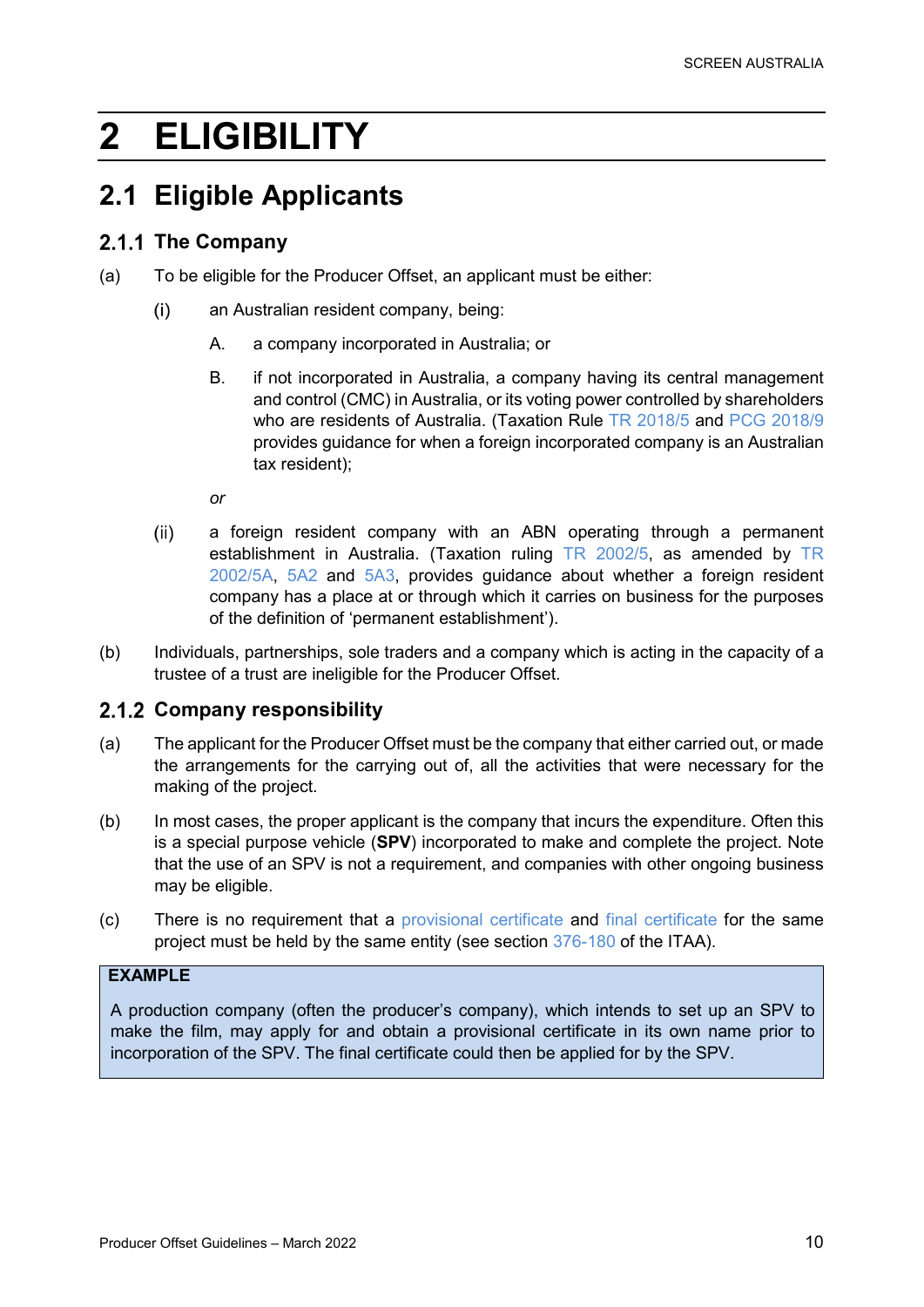## <span id="page-10-0"></span>**2.2 Significant Australian content**

### <span id="page-10-1"></span>**2.2.1 Summary of the SAC test**

- (a) To be eligible for the Producer Offset, a project must have significant Australian content.
- (b) We refer to this requirement as *meeting the SAC test*. The SAC test reflects the cultural policy objective of the Producer Offset: *to support the production of significant Australian content.*
- (c) Generally, to meet the SAC test, Australians will need to be the key creative contributors, responsible for the project's core origination and there will need to be significant involvement by Australians in the creative development of the project. This is particularly relevant when any copyright in the film is owned by a non-Australian (foreign) entity and there is little or no opportunity for the Australian applicant to participate in the project's revenue.
- (d) In deciding whether or not a project meets the SAC test, we must have regard to each of the elements set out in section  $376-70(1)$  of the ITAA, which are:
	- $(i)$ the subject matter of the film;
	- $(ii)$ the place where the film was made;
	- $(iii)$ the nationalities and places of residence of the persons who took part in the making of the film;
	- the details of the production expenditure incurred in respect of the film; and  $(iv)$
	- $(v)$ any other matters that we consider to be relevant.
- (e) The SAC test is a holistic one and no single element is determinative.
- (f) Your project will not necessarily meet the SAC test merely because you are undertaking pre-production, production and post-production in Australia, and crew and below-the-line cast are Australian nationals. Such a project may fail the SAC test but may still be eligible for the [location offset.](#page-3-4)
- (g) Under the *[Acts Interpretation Act 1901](https://www.legislation.gov.au/Details/C2019C00028)*, 'Australia' in this context does not include New Zealand.

### <span id="page-10-2"></span>**How we assess each element of the SAC test**

### <span id="page-10-3"></span>**2.2.2.1 Subject matter of the film**

- (a) The subject matter of the film is what the project is about. We assess a number of factors, including the extent to which the project has a significant creative connection with Australia and whether the "look and feel" of the project is Australian.
- (b) The applicant must demonstrate meaningful and substantial Australian involvement in the core origination and development of the project. We will ask, for example:
	- $(i)$ did the project originate in Australia or was it developed by Australians?
	- $(ii)$ is the project under Australian control?
	- $(iii)$ were Australian citizens or residents involved in the project's development?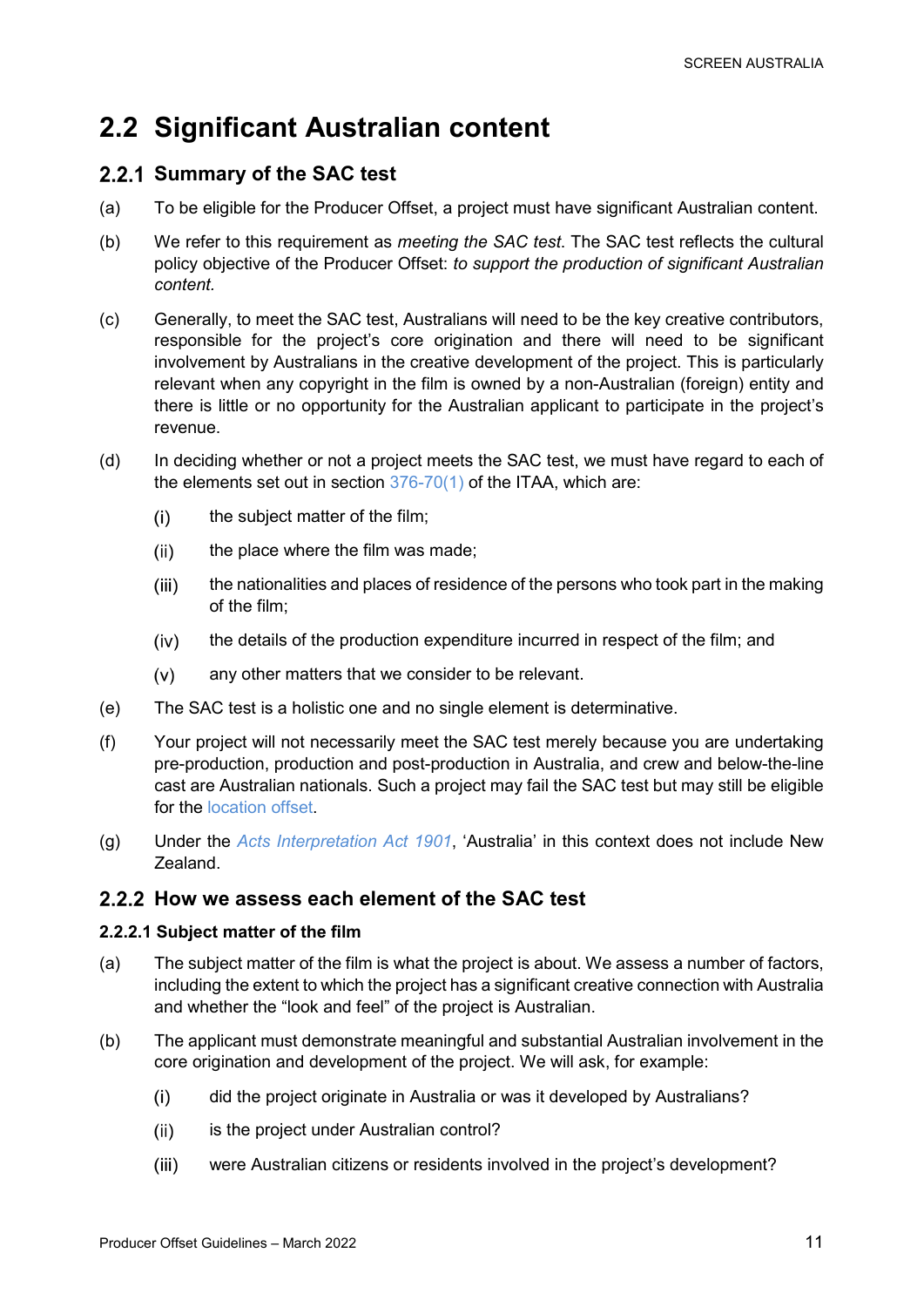- $(iv)$ is the project based on an Australian story?
- $(v)$ is the project about Australian characters?
- $(vi)$ is the project set in Australia?
- does the project reflect a cultural background that is particular to Australia or  $(vii)$ Australians?
- $(viii)$ does the project reveal some aspect of Australia's or Australians' cultural background or experience?
- $(ix)$ are there other relevant factors which are specific to the individual project?

### <span id="page-11-0"></span>**2.2.2.2 The place where the film was made**

- (a) We assess whether the project will be primarily produced in Australia, including preproduction, production and post-production.
- (b) Projects which undertake:
	- $(i)$ most or all work in Australia will generally have a strong claim in respect of this element. However, it is not the sole determinative factor;
	- a substantial period(s) of production outside of Australia will generally have a  $(ii)$ weaker claim against this element.

### <span id="page-11-1"></span>**2.2.2.3 The nationalities and places of residence of the persons who took part in the making of the film**

- (a) The higher the proportion of Australian citizens and residents involved in the project, the stronger the applicant's claim will be against this element.
- (b) We look at the nationalities and places of residence of the following roles:
	- $(i)$ *executive producer, producer, writer and director:* the nationalities and places of residence of these roles is particularly important;
	- $(ii)$ *lead cast members*: the proportion of Australian actors in lead roles is generally expected to be material. We will look at other equivalent roles in certain genres (such as narrator, presenter, interviewees) as appropriate;
	- $(iii)$ *key creative heads of department:* for example, the director of photography, production designer, editor, costume designer, sound designer and composer; and
	- *other cast, crew and service providers*: for example, post-production houses.  $(iv)$
- (c) To verify claimed roles, we will refer to the general rules crediting such roles used by the Australian film and television production industry and as may be endorsed by the appropriate industry bodies [\(Screen Producers Association of Australia,](https://www.screenproducers.org.au/) [Australian](https://www.awg.com.au/)  [Writers' Guild](https://www.awg.com.au/) and [Australian Directors'](https://www.adg.org.au/) Guild).
- (d) If you intend to bring in foreign actors for a project you should consult the Australian Government's Foreign Actors Certification Scheme (**[FACS](https://www.arts.gov.au/publications/guidelines-entry-australia-foreign-actors-purpose-employment-film-and-television-productions)**) early in the production process. FACS is separate from the Producer Offset.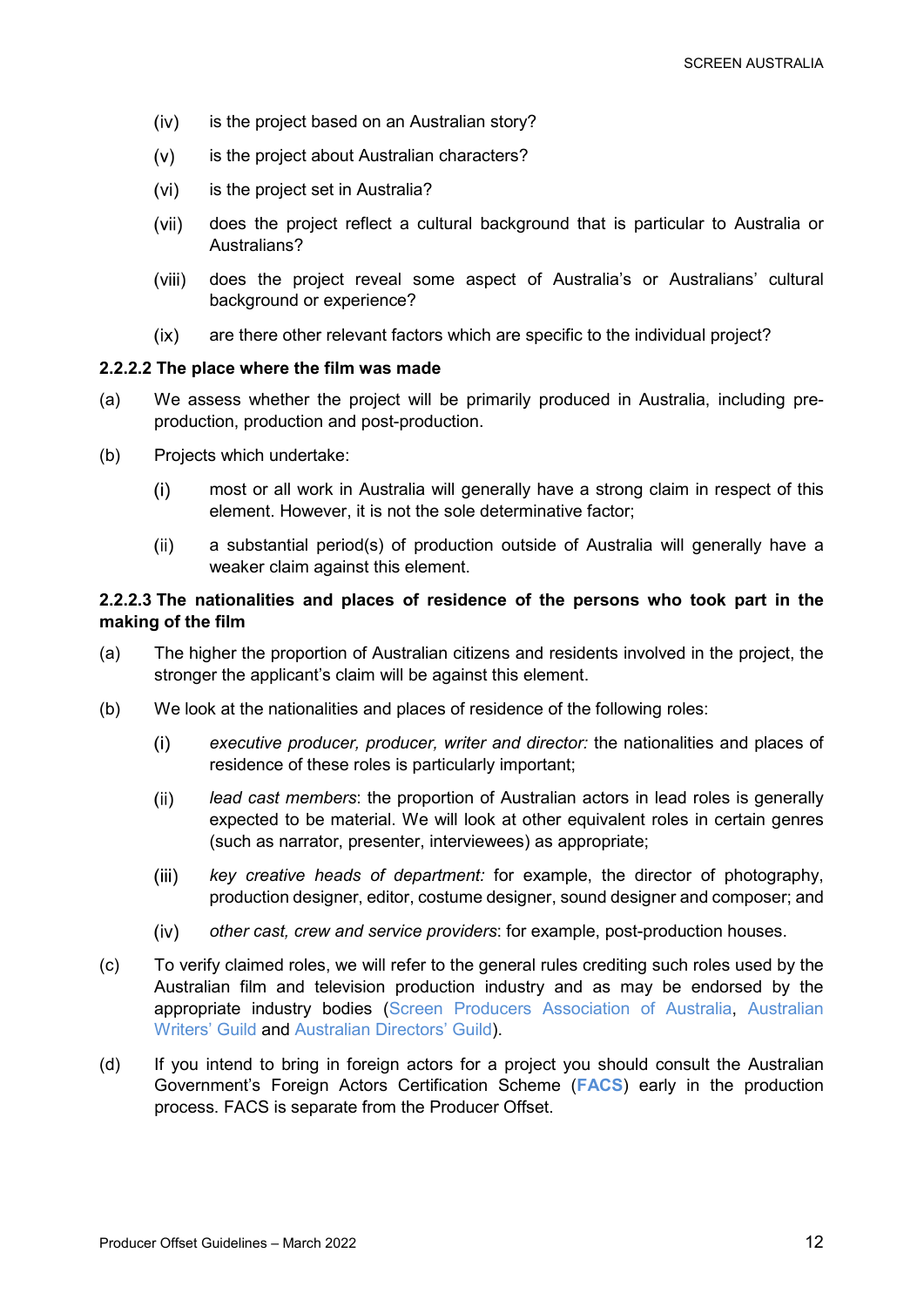### <span id="page-12-0"></span>**2.2.2.4 The details of the production expenditure incurred in respect of the film**

- (a) In determining the extent to which the project's production expenditure contributes to the Australian film industry, we consider:
	- $(i)$ the extent to which expenditure is made on Australian citizens or residents and Australian service providers; and
	- $(ii)$ the extent to which expenditure is incurred on goods and services provided in Australia. This includes expenditure on non-Australian citizens or residents to the extent that they are working on the project in Australia.

### <span id="page-12-1"></span>**2.2.2.5 Any other matters that Screen Australia considers to be relevant**

- (a) We must take into account any other matter that we consider to be relevant and may consider:
	- the extent to which creative control rests with Australian citizens or residents;  $(i)$
	- $(ii)$ the extent to which copyright ownership resides with Australians – in particular, whether this is commensurate with the proportion of the budget provided by Australians;
	- $(iii)$ the extent to which there is recoupment and profit participation for Australian nationals or residents, and the extent to which that is commensurate with ownership;
	- $(iv)$ the policy purposes of the Producer Offset, such as the impact of the project on creating a sustainable Australian film and television production industry, or whether it supports the development and employment of Australian key creatives to make Australian films; and
	- $(v)$ anything else that we or you consider relevant.

### <span id="page-12-2"></span>**2.2.3 Supporting documentation**

- (a) We may ask you for additional information to assess the project's claim against the SAC test, for example:
	- $(i)$ a development timeline demonstrating the length of association of Australians with the project;
	- $(ii)$ agreements with key creatives which define their length of association, level of creative control and input;
	- copies of earlier screenplays and correspondence which demonstrates the length  $(iii)$ of association and impact of Australians in the development of the project;
	- $(iv)$ location survey photos that identify the impact of the Australian landscape on the project;
	- $(v)$ anything else that we or you consider relevant.

### <span id="page-12-3"></span>**Official co-productions**

(a) An official co-production is eligible for the Producer Offset in its own right and is therefore not required to meet the SAC test. By definition it is considered to be an Australian film.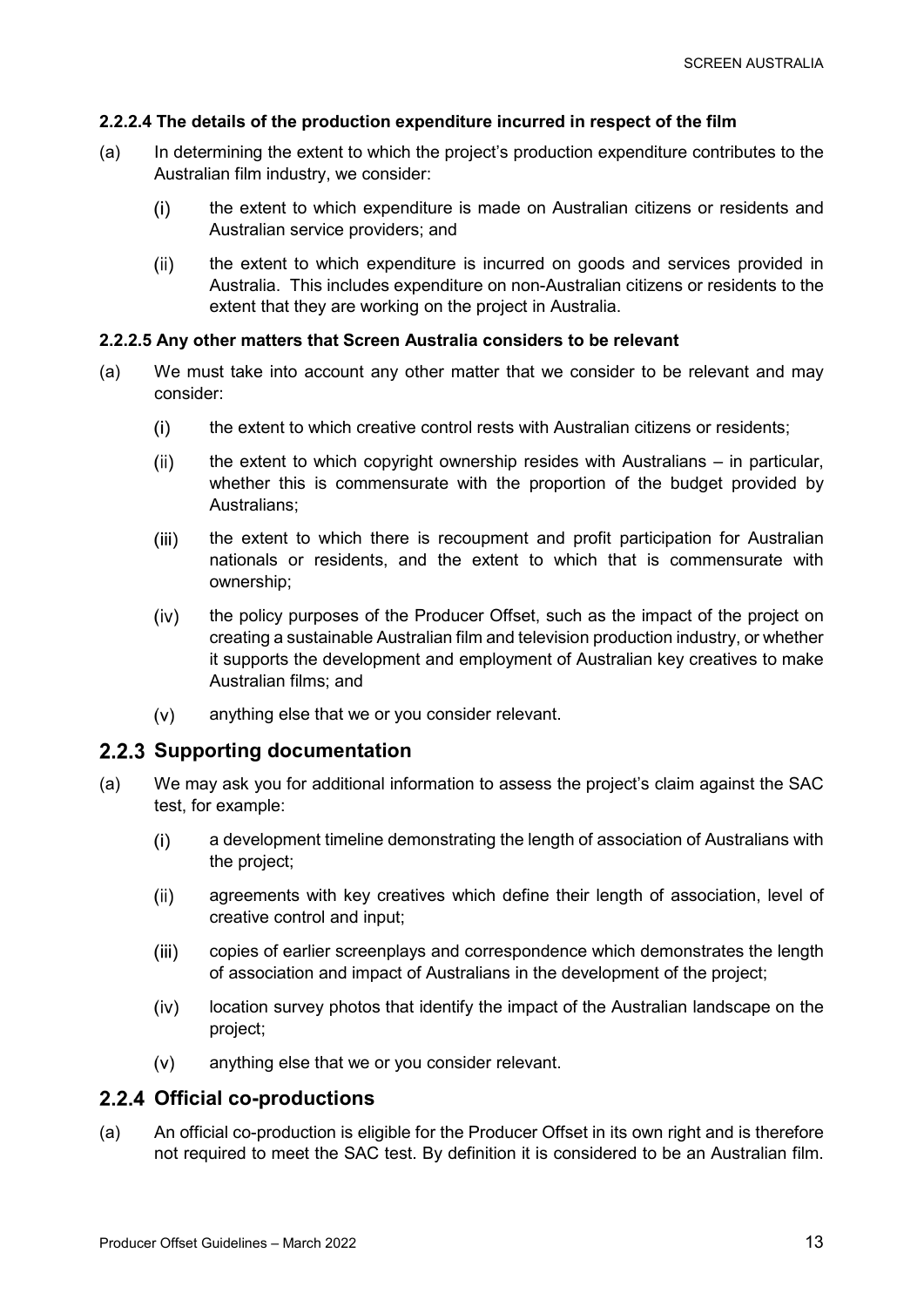For further information on Australia's official co-production program, visit the [website,](http://www.screenaustralia.gov.au/coproductions) or [contact POCU.](#page-5-0)

(b) Official co-production approval must be granted by the relevant competent authorities prior to a provisional or final certificate for Producer Offset being issued.

## <span id="page-13-0"></span>**2.3 Production expenditure and QAPE**

### <span id="page-13-1"></span>**2.3.1 Production expenditure**

<span id="page-13-3"></span>(a) Under section [376-125\(1\)](https://www.legislation.gov.au/Details/C2022C00055/Html/Volume_7#_Toc94868489) of the ITAA, *production expenditure* is defined as expenditure an applicant 'incurs' to the extent to which it is incurred by the applicant in, or in relation to, the making of the film, or is reasonably attributable to the making of the film.

### <span id="page-13-2"></span>**What does 'incurred' mean?**

- (a) You will need to demonstrate to us that expenditure has been *incurred* by the applicant for it to be considered production expenditure.
- (b) The test as to whether relevant expenditure has been incurred is a legal one, having regard to the circumstances in each case. Generally, we will assess whether or not the evidence you provide in your application is sufficient to prove that:
	- $(i)$ *there is or was a present existing legal liability to pay*;
	- $(ii)$ *the liability is or was a non-contingent liability*: the obligation to pay cannot depend on some other action taking place first (such as the payment of an investment or the proceeds of the Producer Offset); and
	- $(iii)$ *the liability has been paid:* you should provide contracts together with a remittance advice and bank statements as evidence of payment to substantiate that expenditure has been incurred. In certain limited circumstances expenditure may be incurred without payment, and we will also consider audited accounting records.
- (c) We expect to see the following documentation in support of incurred expenditure claims:
	- (i) a contract which:
		- A. is between the relevant parties;
		- B. is properly executed;
		- C. is dated prior to the work being performed;
		- D. describes in detail the services to be performed;
		- E. states the engagement period;
		- F. states the payment terms; and
		- G. if varied, is properly documented in writing in accordance with A-F above;
	- (ii) a valid tax invoice that matches the executed contract;
	- (iii) evidence of confirmation of payment; and
	- (iv) evidence of how the expenditure has been or will be treated for tax purposes: for example, a letter from your tax accountant. We may also require and request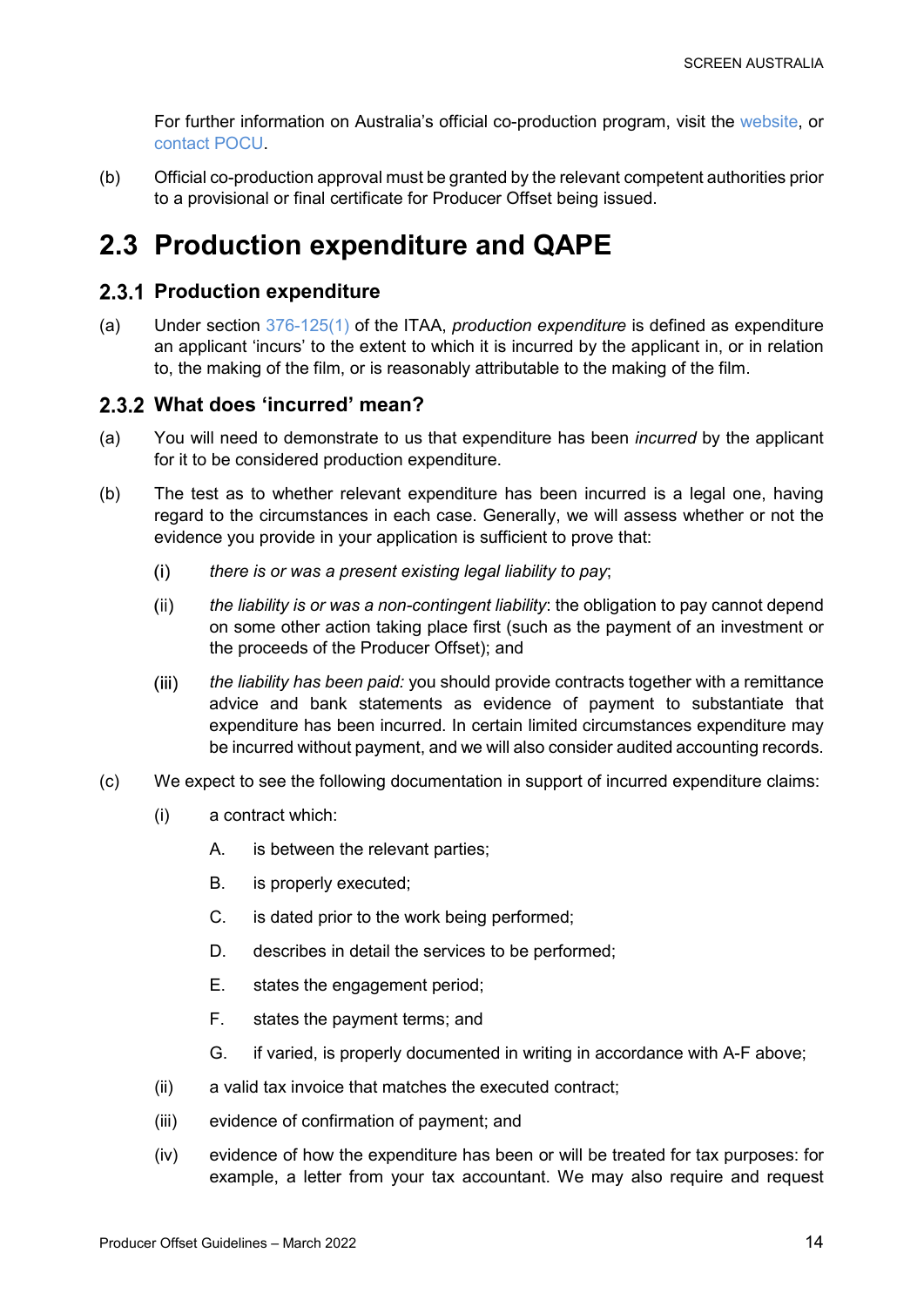evidence from third party providers of how payment received for their services has been or will be treated for tax purposes.

(d) An applicant may incur production expenditure in the financial year for which the Producer Offset is sought or in earlier financial years. Expenditure incurred in a subsequent financial year to the completion of the film cannot be production expenditure. Applicants should ensure that QAPE expenditure is contracted throughout the production process to avoid QAPE under post-dated or back-dated contracts being rejected: expenditure under contracts dated after the end of the relevant financial year will ordinarily not count as QAPE (unless there is clear and unequivocal additional evidence that the expenditure was actually paid before the end of the relevant financial year).

### **EXAMPLES**

Example 1: An applicant has obtained various services for a project from another company, including locations and office space. The applicant provides a tax invoice with its final certificate application, as evidence that the expenditure has been incurred. The tax invoice alone, with no further information on the agreement between the parties, is unlikely to be sufficient to enable Screen Australia to determine that there is a present existing liability to pay in place and that the expenditure has been properly incurred as required under the ITAA. Accordingly, the payment may not be counted as QAPE.

Example 2: An applicant begins principal photography in August 2021 and shoots for approximately eight weeks and then begins post-production for twenty weeks. The project is completed in May 2022. The contracts for the key personnel are dated in August 2022. Given the contracts are dated after the services were performed, this does not establish that expenditure was incurred on the making of the film. The applicant will need to demonstrate what agreement with the key personnel was in place during the making of the film (or actual payment at the time of principal photography) to substantiate that the expenditure has been properly incurred as required under the ITAA.

Example 3: An applicant has a number of projects in development and production. The individual producer who is an employee of the applicant is paid an annual salary of \$100,000. Half of this (\$50,000) is claimed as QAPE. The applicant will need to provide documentation to support their claim including the employment agreement with the individual producer, information on the applicant's other projects at the relevant time and detail (eg, timesheets) of how the fee has been apportioned across the other activities of the applicant.

### <span id="page-14-0"></span>**What does** *for the making of the film* **mean?**

- (a) You must demonstrate in your application that costs claimed as production expenditure are *for the making of the film* (see section [376-125\(3\)](https://www.legislation.gov.au/Details/C2022C00055/Html/Volume_7#_Toc94868489) of the ITAA).
- (b) The making of the film means doing the things necessary for the production of the first copy of the film. This includes development, pre-production, principal photography and post-production activities, and any other activities that are necessary to bring the film up to the state that it is ready to be distributed, broadcast or exhibited to the general public.
- (c) The making of the film does not include:
	- (i) developing the proposal for the making of the film;
	- (ii) arranging or obtaining finance for the film;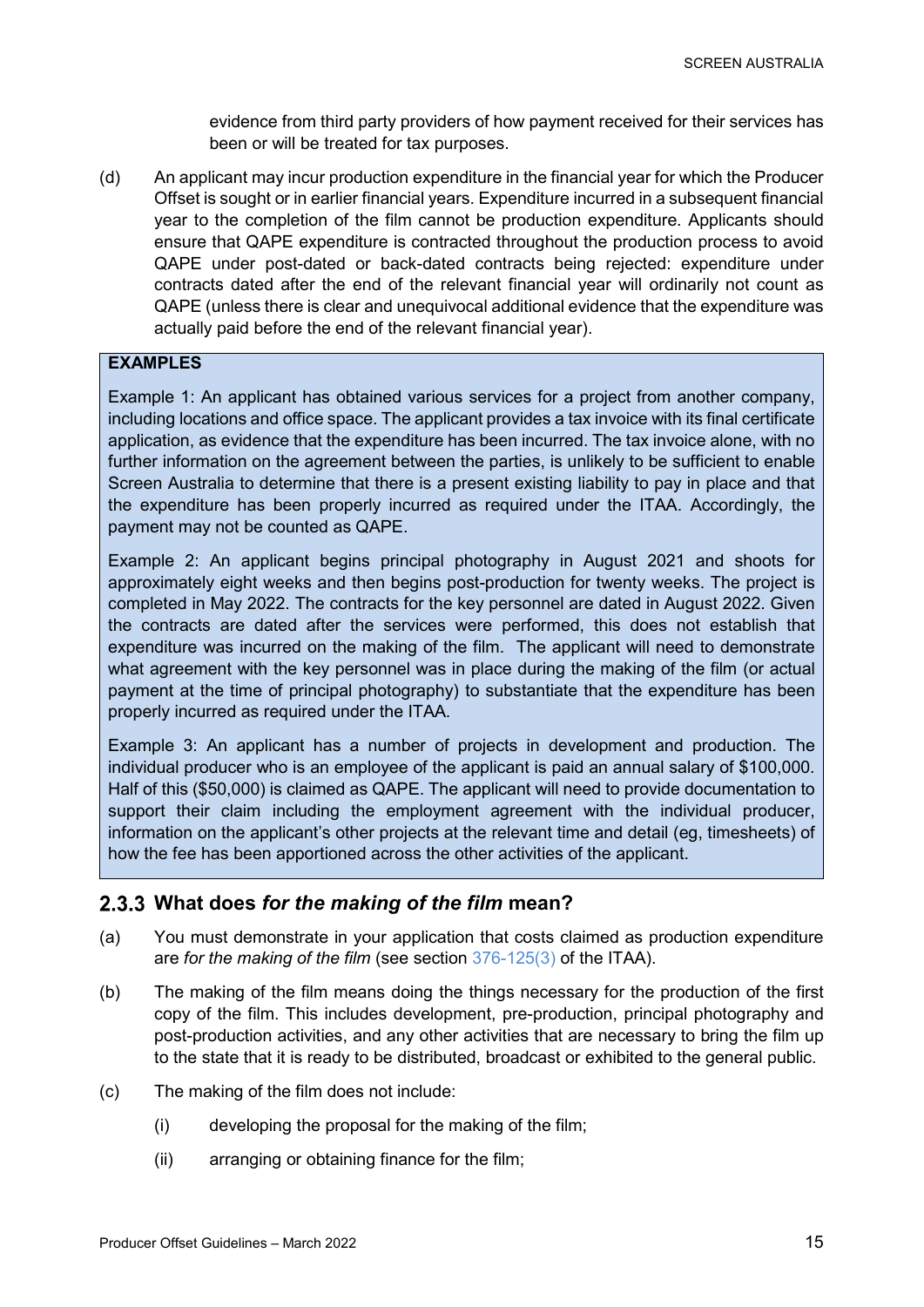- (iii) distributing the film (other than the activities specifically included in the legislation; namely, (a) acquiring Australian classification certificates; (b) sound mix mastering licenses; (c) re-versioning the film in Australia; (d) freight services provided by a company in Australia for delivery of contracted deliverables in relation to the film; (e) storing the film in a film vault in Australia) (see section [376-170\(2\) item 7](https://www.legislation.gov.au/Details/C2022C00055/Html/Volume_7#_Toc94868489) of the ITAA); or
- (iv) promoting the film.

### <span id="page-15-0"></span>**QAPE**

- <span id="page-15-1"></span>(a) QAPE is a subset of [production expenditure.](#page-13-3) It has a dual role for the purposes of the Producer Offset by providing the basis for determining:
	- $(i)$ whether the [minimum QAPE thresholds](#page-17-2) have been met; and
	- the amount of the Producer Offset payable, because it is the amount on which the  $(ii)$ fixed percentage (30% or 40%) is calculated.
- (b) QAPE is defined in section [376-145](https://www.legislation.gov.au/Details/C2022C00055/Html/Volume_7#_Toc94868489) of the ITAA as the applicant's production expenditure that is incurred for, or is reasonably attributable to:
	- $(i)$ goods and services provided in Australia;
	- $(ii)$ the use of land located in Australia; or
	- the use of goods that are located in Australia at the time they are used in the  $(iii)$ making of the film.
- (c) QAPE may include, for example:
	- remuneration of cast and crew for work undertaken in Australia;  $(i)$
	- $(ii)$ expenditure on legal services provided in Australia;
	- $(iii)$ post-production undertaken by post houses in Australia;
	- non-depreciable goods purchased in Australia;  $(iv)$
	- $(v)$ the cost of hiring items for use in the project, to the extent that the items were used in Australia;
	- $(vi)$ the decline of value of a depreciating asset used in Australia for the making of the project.
- (d) Generally, only services that are provided in Australia are considered QAPE. If a company contracts an Australian firm to provide production services, and that firm subcontracts to a non-Australian firm or undertakes some of those services outside of Australia, the proportion of the expenditure that is undertaken outside Australia is non-QAPE. Under section [376-160](https://www.legislation.gov.au/Details/C2022C00055/Html/Volume_7#_Toc94868489) of the ITAA, this is the case even if the services are embodied in goods, or a deliverable, and that deliverable is provided to the company in Australia.

### **EXAMPLES**

Example 1: An Australian post-production company enters into an agreement to perform services on a project eligible for the Producer Offset. Part of the agreement includes work that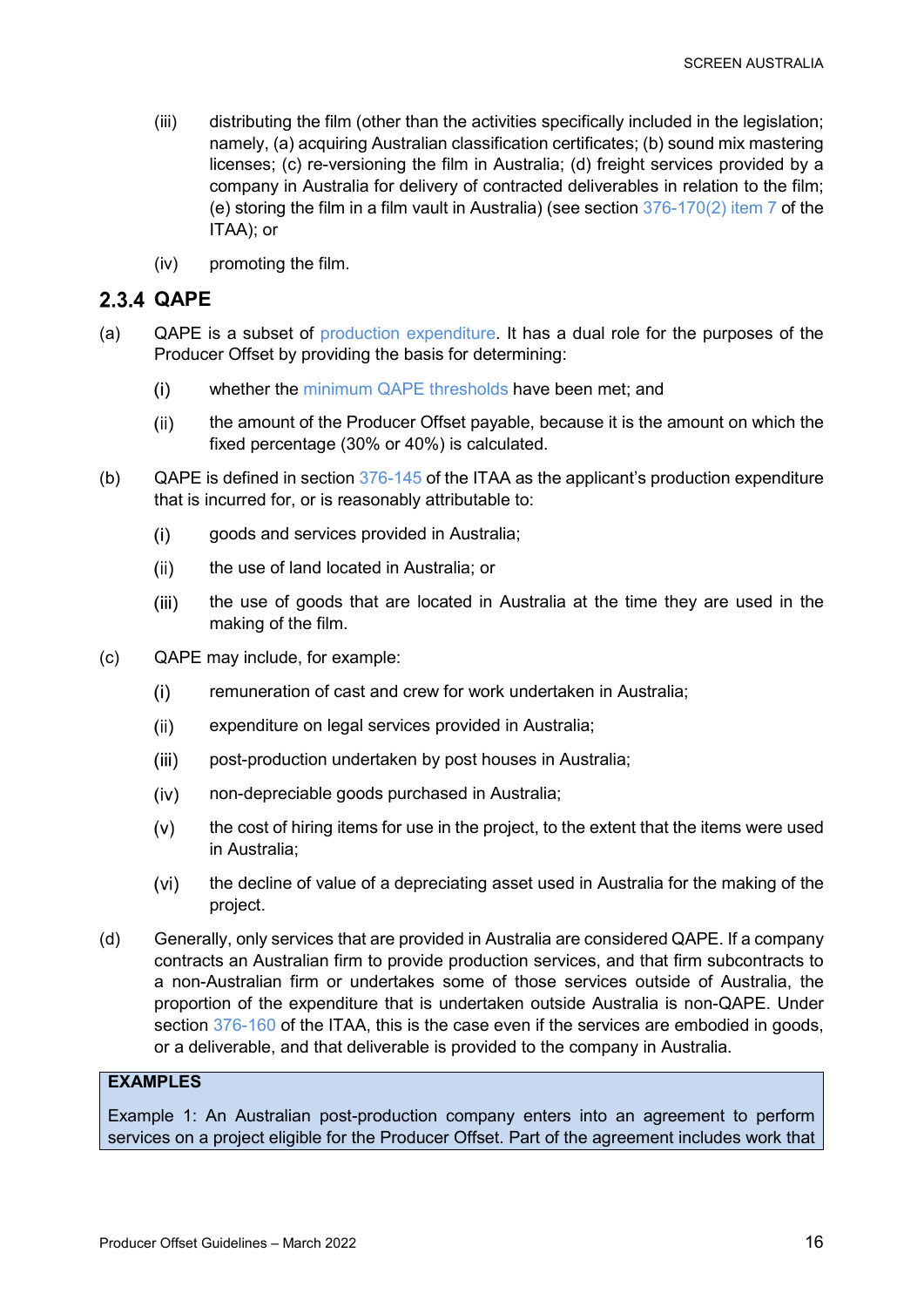is outsourced to a company in New Zealand. The expenditure for the outsourced work is not QAPE because the services are not performed in Australia.

Example 2: A wig is hired from a specialty store in London to use in a project. The hire price is QAPE to the extent that the wig is used on the making of the film in Australia.

### <span id="page-16-0"></span>**The Gallipoli clause**

- (a) Section [376-170\(2\)](https://www.legislation.gov.au/Details/C2022C00055/Html/Volume_7#_Toc94868489) item 4 of the ITAA (also known as the *Gallipoli clause*) provides limited circumstances where QAPE may include certain costs of Australians on location shoots outside Australia.
- (b) The requirements are that:
	- $(i)$ the expenditure is for the remuneration of Australian residents (citizenship is not enough if the Australian resides overseas);
	- $(ii)$ the expenditure is incurred, and paid for services, during principal photography; and
	- $(iii)$ the subject matter of the film reasonably requires the use of the overseas location.
- $(c)$  In relation to  $(b)$ (iii) above, a claim that the subject matter of the film reasonably requires overseas shooting will only be made out where an applicant can sufficiently show that the story and setting require it. Commercial or budgetary considerations are not relevant. We may ask the applicant to demonstrate that the overseas location cannot be effectively duplicated in Australia.
- (d) If the Gallipoli clause does apply, the qualifying expenditure is limited to wages, fringes and per diems of the Australian resident. Actual travel costs and actual accommodation costs of Australian resident crew for an overseas location shoot may also be counted under section [376-170\(2\)](https://www.legislation.gov.au/Details/C2022C00055/Html/Volume_7#_Toc94868489) item 2(b) of the ITAA.

### <span id="page-16-1"></span>2.3.6 The two-week rule

(a) QAPE may include the remuneration (including salary, fringes, per diems, travel and accommodation) of foreign crew, including producers and executive producers, for work undertaken in Australia, regardless of their citizenship or residency. However, crew members must remain in Australia and work on the film for at least two consecutive calendar weeks (14 consecutive nights) for expenditure attributable to their stay to count as QAPE.

### <span id="page-16-2"></span>**Australian-held copyright**

- (a) Expenditure incurred in acquiring Australian copyright in a pre-existing work, for use in a project, may be QAPE if the copyright is held by an individual or company that is an Australian resident (see section [376-150\(1\) item 2](https://www.legislation.gov.au/Details/C2022C00055/Html/Volume_7#_Toc94868489) of the ITAA).
- (b) Footage claimed under this section must be part of a pre-existing work. Applicants must provide an archival log with their [final certificate](#page-5-1) application that clearly lists all archival footage used, the sources, length of clips, fee paid, and which footage is licensed from an interested party.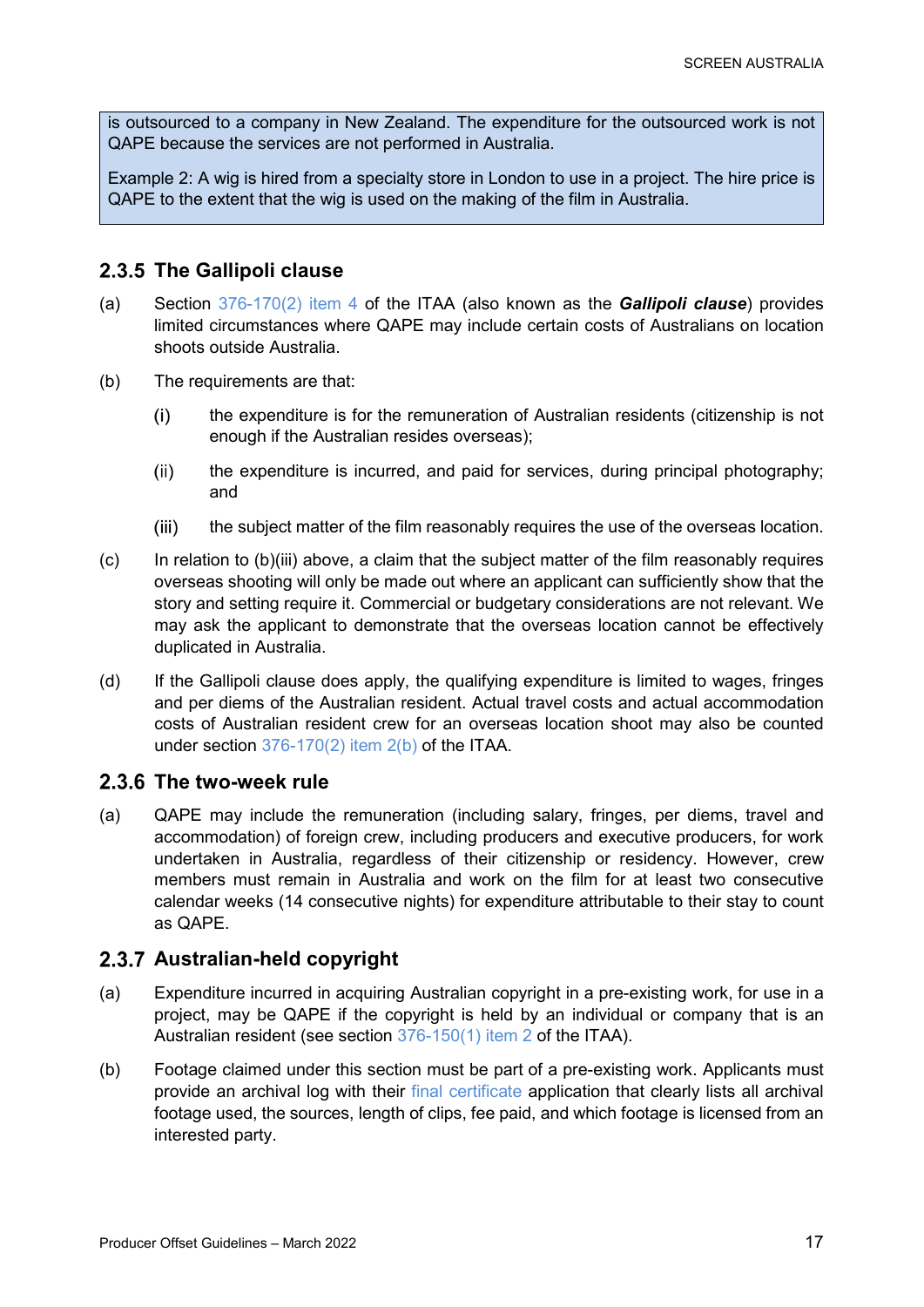- (c) Where footage is acquired from an interested party (such as a parent company), we must test whether the arrangement and fees charged are at [arm's length.](#page-26-2)
- (d) Applicants must provide information, such as arm's length quotes for a similar type of footage, to substantiate that the rates charged are at arm's length.
- (e) In cases where bulk amounts of archival footage are used from the one source (generally, more than three minutes), a sliding scale of rates is expected to be applied.
- (f) There are some limits on the amount of production expenditure that may be claimed as QAPE incurred in acquiring copyright in a pre-existing work (see section [376-150\(3\)](https://www.legislation.gov.au/Details/C2022C00055/Html/Volume_7#_Toc94868489) of the ITAA). Further, a project which reuses a significant amount of footage from a previous project (for example, in a 'best of' episode of a series), may not be eligible for the Producer Offset on the basis that it does not meet the relevant format or other requirements.

## <span id="page-17-0"></span>**2.4 Minimum duration and QAPE**

- (a) To be eligible for the Producer Offset, a project must:
	- $(i)$ be of a minimum duration; and
	- $(ii)$ incur a minimum level of QAPE.

### <span id="page-17-1"></span>**Minimum duration requirements for different formats**

- (a) The minimum duration requirements for different formats (see sections [995-1](https://www.legislation.gov.au/Details/C2022C00055/Html/Volume_10#_Toc91146643) and [376-](https://www.legislation.gov.au/Details/C2022C00055/Html/Volume_7#_Toc94868489)  $65(3)-(5)$  of the ITAA) are as follows:
	- $(i)$ *Feature films, including theatrical documentaries and animations (30% or 40% offset depending on eligibility)*
		- A. *Feature film:* more than 60 minutes
		- B. *Large format (such as IMAX):* at least 45 minutes
	- $(ii)$ *Non-feature programs other than documentaries or animations (30% offset)*
		- A. *Single episode:* 1 commercial hour
		- B. *Season of a series (at least 2 episodes):* commercial ½ hour per episode
	- *Non-feature documentaries (30% offset)*  $(iii)$ 
		- A. *Single episode or season of a series:* commercial ½ hour per episode
	- $(iv)$ *Non-feature animations (30% offset)*
		- A. *Season of a series (at least 2 episodes):* commercial ¼ hour per episode
		- B. *Single episode:* commercial hour
		- C. *Short-form animation (single episode or series):* commercial ¼ hour in total

### <span id="page-17-2"></span>**Minimum QAPE requirements for different formats**

- (a) The minimum level of QAPE depends on the format of the project:
	- $(i)$ all formats must meet *a total QAPE threshold*; and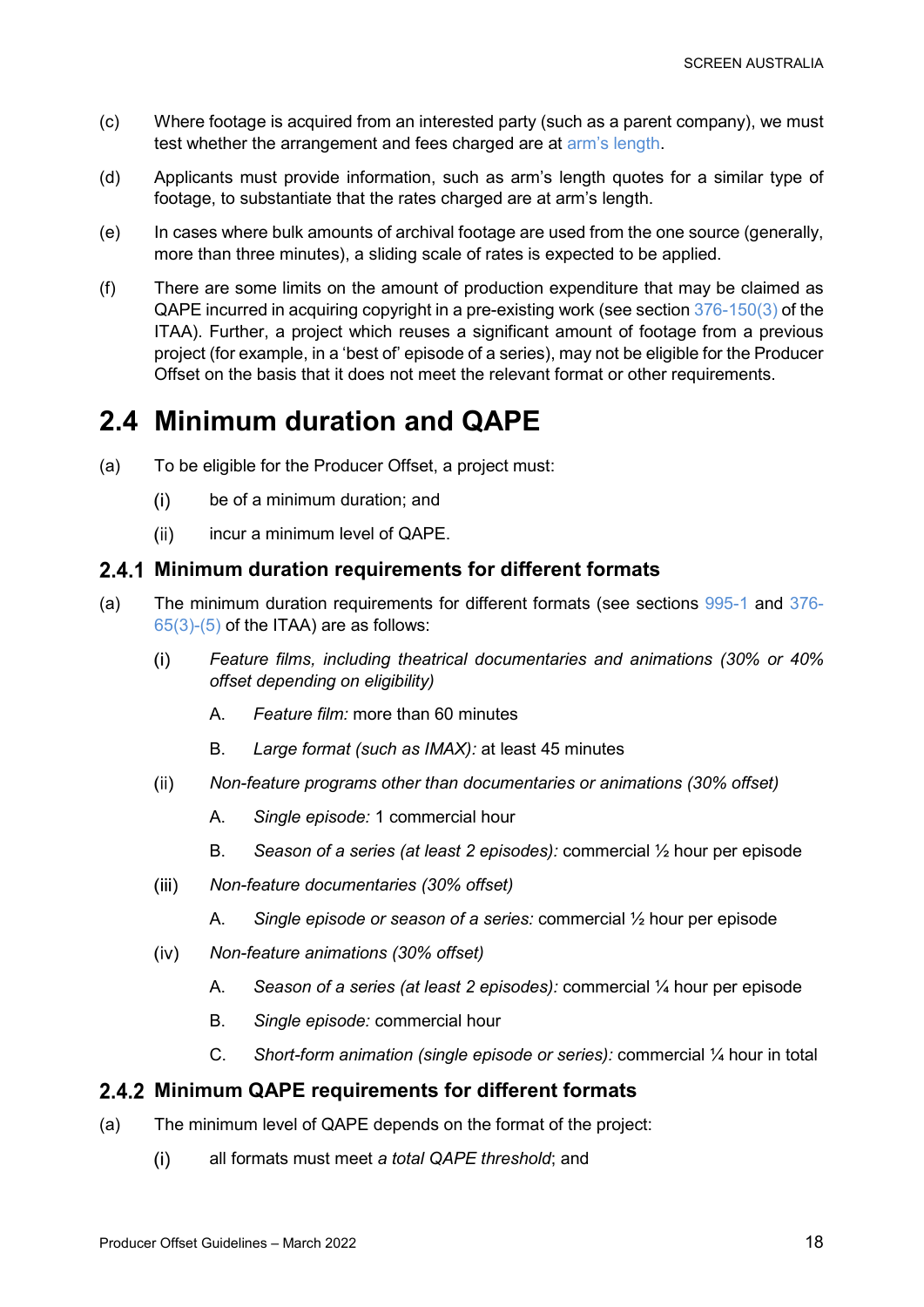- $(ii)$ some formats must also meet a *per-hour QAPE threshold*.
- (b) The minimum total and per hour QAPE requirements for different formats (see section [376-65\(6\)](https://www.legislation.gov.au/Details/C2022C00055/Html/Volume_7#_Toc94868489) of the ITAA) are as follows:
	- $(i)$ *Feature films, including theatrical documentaries and animations (30% or 40% offset depending on eligibility)*

| <b>Format</b>               | <b>Total QAPE threshold</b> | <b>Per hour QAPE threshold</b> |
|-----------------------------|-----------------------------|--------------------------------|
| Feature film                | \$500,000                   | N/A                            |
| Large format (such as IMAX) | \$500,000                   | N/A                            |

#### $(ii)$ *Non-feature programs other than documentaries or animations (30% offset)*

| <b>Format</b>                                      | <b>Total QAPE threshold</b> | <b>Per hour QAPE threshold</b> |
|----------------------------------------------------|-----------------------------|--------------------------------|
| Single episode                                     | \$500,000                   | N/A                            |
| Series/Season of a series (at<br>least 2 episodes) | \$1,000,000                 | \$500,000 per actual hour      |

### *Non-feature documentaries (30% offset)*

| <b>Format</b>                                  | <b>Total QAPE threshold</b> | Per hour QAPE threshold   |
|------------------------------------------------|-----------------------------|---------------------------|
| Single episode or<br>series/season of a series | \$500,000                   | \$250,000 per actual hour |

### *Non-feature animations (30% offset)*

| <b>Format</b>                                         | <b>Total QAPE threshold</b> | <b>Per hour QAPE threshold</b> |
|-------------------------------------------------------|-----------------------------|--------------------------------|
| Series/Season of a series (at<br>least 2 episodes)    | \$1,000,000                 | \$500,000 per actual hour      |
| Single episode                                        | \$500,000                   | N/A                            |
| Short-form animation<br>(single<br>episode or series) | \$250,000                   | \$1,000,000 per actual hour    |

- (c) Per-hour [QAPE](#page-15-1) is calculated by dividing the total QAPE of the project by its actual duration in hours (for example, for series, *the total duration = the number of episodes × the actual duration of each episode, expressed in hours*).
- (d) The [QAPE spreadsheet,](https://www.screenaustralia.gov.au/funding-and-support/producer-offset/document-library) which must be lodged with all applications, will automatically calculate whether your project meets the QAPE thresholds.
- (e) For the purposes of meeting the QAPE thresholds, the ITAA allows [official co-productions](#page-5-2) to count expenditure incurred in the non-Australian co-producing country that would have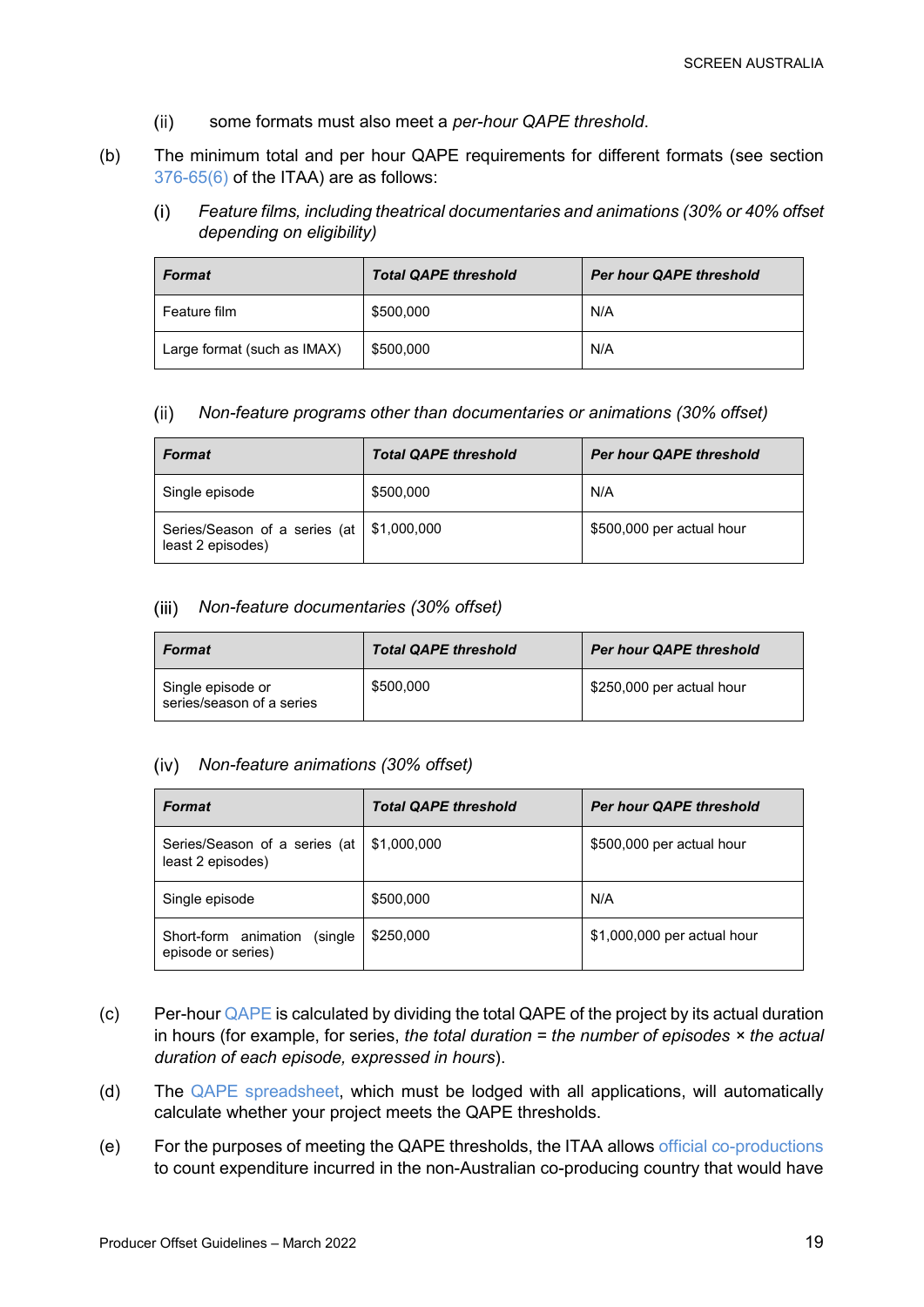been QAPE if it had been incurred in Australia. This applies only to official co-productions and only to meeting the thresholds for eligibility.

## <span id="page-19-0"></span>**2.5 Format requirements**

### <span id="page-19-1"></span>**Eligible formats**

- (a) The following formats are eligible for the Producer Offset (see section  $376-65(2)(c)$  of the ITAA):
	- $(i)$ a feature film;
	- $(ii)$ a single episode program;
	- $(iii)$ a series;
	- $(iv)$ a season of a series;
	- $(v)$ a short form animated film.

### <span id="page-19-2"></span>**2.5.1.1 Series and seasons of series**

- (a) Each season of a series:
	- is treated as a different film for the purposes of the Producer Offset;  $(i)$
	- $(ii)$ must be the subject of a separate application; and
	- must separately meet the expenditure thresholds.  $(iii)$
- (b) The following requirements apply to series (and to each season of a series):
	- $(i)$ the series/season must contain at least two episodes; and
	- $(ii)$ the episodes must be at least a commercial half-hour in length (a commercial quarter-hour for animated series).

### <span id="page-19-3"></span>**2.5.1.2 The 65-commercial-hour cap**

- (a) Series which exceed 65 commercial hours are not eligible for the Producer Offset. We refer to this as *the 65-commercial-hour cap,* which:
	- $(i)$ does not apply to drama series (see (c) below); and
	- applies to the entire series, whether or not any seasons or episodes of the series  $(ii)$ were made without the Producer Offset or by different companies and individuals.
- (b) The [QAPE spreadsheet](https://www.screenaustralia.gov.au/funding-and-support/producer-offset/document-library) will calculate whether your series has met the 65-commercialhour cap.
- (c) A drama series is the only format excluded from the 65-commercial-hour cap. In determining if a project is a drama series, we rely on the definition of an Australian drama program under Part 2, section 8 of the *[Broadcasting Services \(Australian Content and](https://www.legislation.gov.au/Details/F2020L01653)  [Children's Television\) Standards](https://www.legislation.gov.au/Details/F2020L01653)* 2020.

### <span id="page-19-4"></span>**2.5.1.3 New creative concept**

(a) Sometimes a new series emerges from an existing series (for example, a re-boot or spinoff). Where the applicant can demonstrate that the new project has a new creative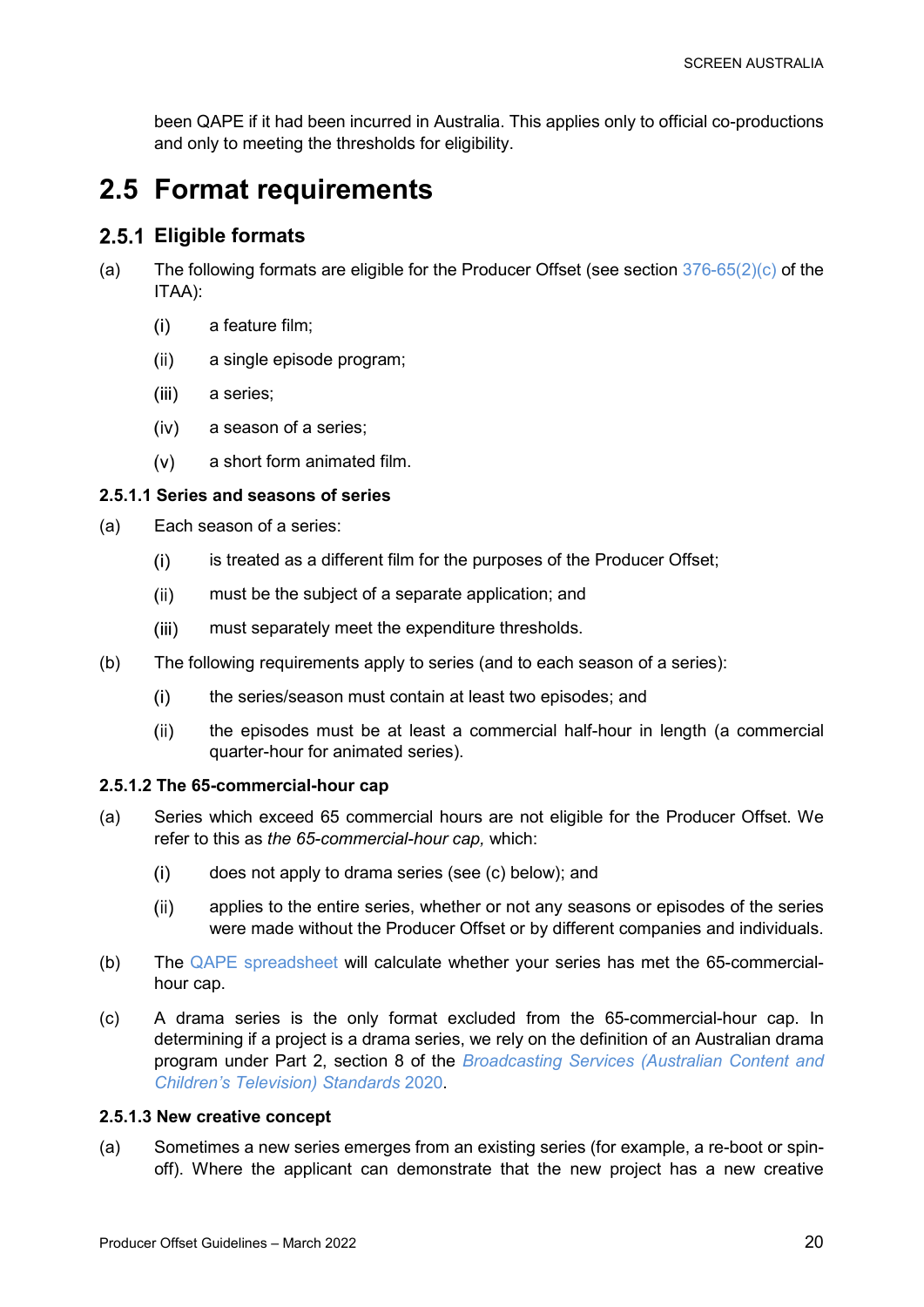concept, the project will be treated as a season of a new series, and the 65-commercialhour cap resets.

- (b) In determining whether the series has a new creative concept, we consider the degree of difference in the below factors against previous other series (see section [376-70\(2\)](https://www.legislation.gov.au/Details/C2022C00055/Html/Volume_7#_Toc94868489) of the ITAA):
	- $(i)$ the title (although a mere change of name is not a new creative concept);
	- $(ii)$ the principal characters, the setting, production locations and the individuals involved in the making of the series; and
	- $(iii)$ any other matters that we consider to be relevant.
- (c) Where one company takes over the making of a series from another company even if the companies have completely different personnel and management – but the series is still clearly identifiable as a continuation of the same series, it is unlikely to have a new creative concept (see *[Beyond Productions Pty Ltd and Screen Australia](http://www.austlii.edu.au/au/cases/cth/AATA/2011/39.html)* [2011] AATA 39 at paragraph 71).

### <span id="page-20-0"></span>**2.5.1.4 Documentary**

- (a) In determining whether a project is eligible for the Producer Offset as a documentary, we consider (see section [376-25](https://www.legislation.gov.au/Details/C2022C00055/Html/Volume_7#_Toc94868489) of the ITAA):
	- $(i)$ the extent and purpose of any contrived situation featured in the film;
	- $(ii)$ the extent to which the film explores an idea or a theme;
	- $(iii)$ the extent to which the film has an overall narrative structure; and
	- any other relevant matters.  $(iv)$
- (b) A documentary may be in the form of a feature film, a single episode program or a series.
- (c) An applicant must satisfy us that the project is a creative treatment of actuality that is not an infotainment or lifestyle program, or a magazine-style program.
- (d) A magazine-style program is not a documentary. A magazine-style program is one that:
	- $(i)$ presents factual information;
	- has two or more discrete parts, each dealing with a different subject or a different  $(ii)$ aspect of the same subject; and
	- does not contain an over-arching narrative structure or thesis.  $(iii)$
- (e) An infotainment or lifestyle program is also not a documentary, and is defined in Schedule 6 to the *[Broadcasting Services Act 1992](https://www.legislation.gov.au/Details/C2022C00058/Html/Volume_2#_Toc95143106)* as a program, the sole or dominant purpose of which is to present factual information in an entertaining way, where there is a heavy emphasis on entertainment value.

### <span id="page-20-1"></span>**Ineligible projects**

- (a) The following types of projects are not eligible for the Producer Offset (see section [376-](https://www.legislation.gov.au/Details/C2022C00055/Html/Volume_7#_Toc94868489)  $65(2)(d)$  of the ITAA):
	- $(i)$ a reality TV program (other than a documentary);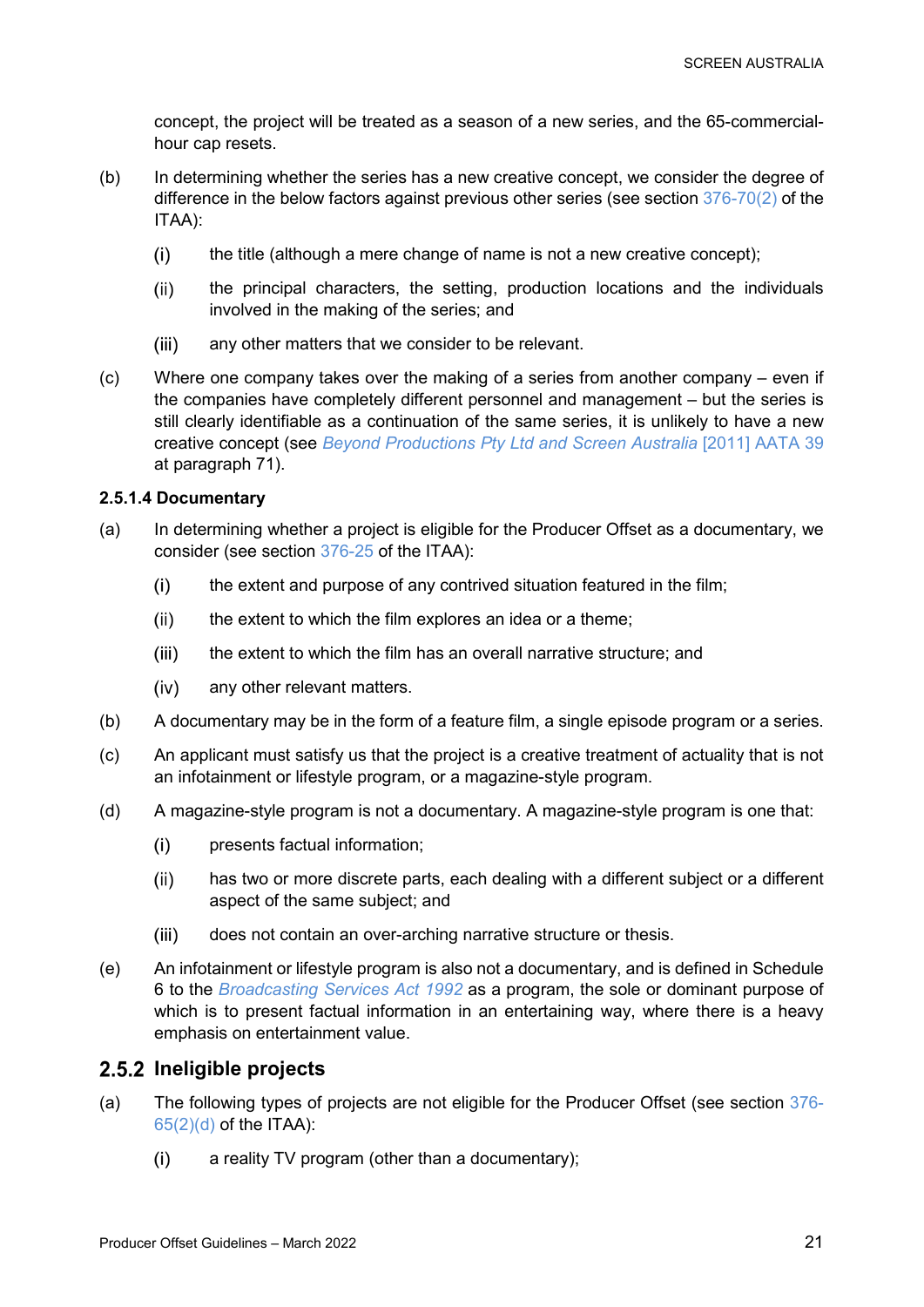- $(ii)$ an advertising program or commercial;
- $(iii)$ a discussion, quiz, panel or game show, or variety program, or a program of a like nature;
- $(iv)$ a film of a public event;
- $(v)$ a training film;
- $(vi)$ a news or current affairs program;
- $(vii)$ a computer game within the meaning of the *[Classification \(Publications,](https://www.legislation.gov.au/Details/C2017C00267) Films and [Computer Games\) Act](https://www.legislation.gov.au/Details/C2017C00267)* 1995.

### <span id="page-21-0"></span>**Completed project**

- (a) A project must be completed prior to applying for a [final certificate.](#page-5-1) For the purposes of the Producer Offset, a project is completed when it is first in a state where it could reasonably be regarded as ready to be distributed, broadcast or exhibited to the general public (see section [376-55\(2\)](https://www.legislation.gov.au/Details/C2022C00055/Html/Volume_7#_Toc94868489) of the ITAA). This means:
	- *if the project is a feature film*: when the first Digital Cinema Package (DCP) or  $(i)$ Digital Cinema Distribution Master (DCDM) is mastered;
	- *for other projects*: on completion of a fully mixed digital master.  $(ii)$
- (b) We require proof of the completion date for final certification, for example, a dated final technical check or letter of confirmation from the post-production house, or anything else we or you consider relevant.

## <span id="page-21-1"></span>**2.6 Impact of other Australian government incentives on eligibility**

- (a) The Producer Offset, the location offset and the PDV offset are mutually exclusive. Therefore, a company is not eligible to claim the Producer Offset for a project if that project has received a final certificate for the location or PDV offsets.
- (b) A provisional certificate does not limit eligibility for another offset.
- (c) A project will also be ineligible for the Producer Offset if it has benefitted from any former Australian Government film incentives (that is, incentives that have been discontinued) or has received support under Screen Australia's [Producer Equity Program](https://www.screenaustralia.gov.au/funding-and-support/documentary/production/producer-equity-program) (see section [376-](https://www.legislation.gov.au/Details/C2022C00055/Html/Volume_7#_Toc94868489)  $55(4)$  of the ITAA).
- (d) Funding from state and territory incentives does not impact a project's eligibility for the Producer Offset.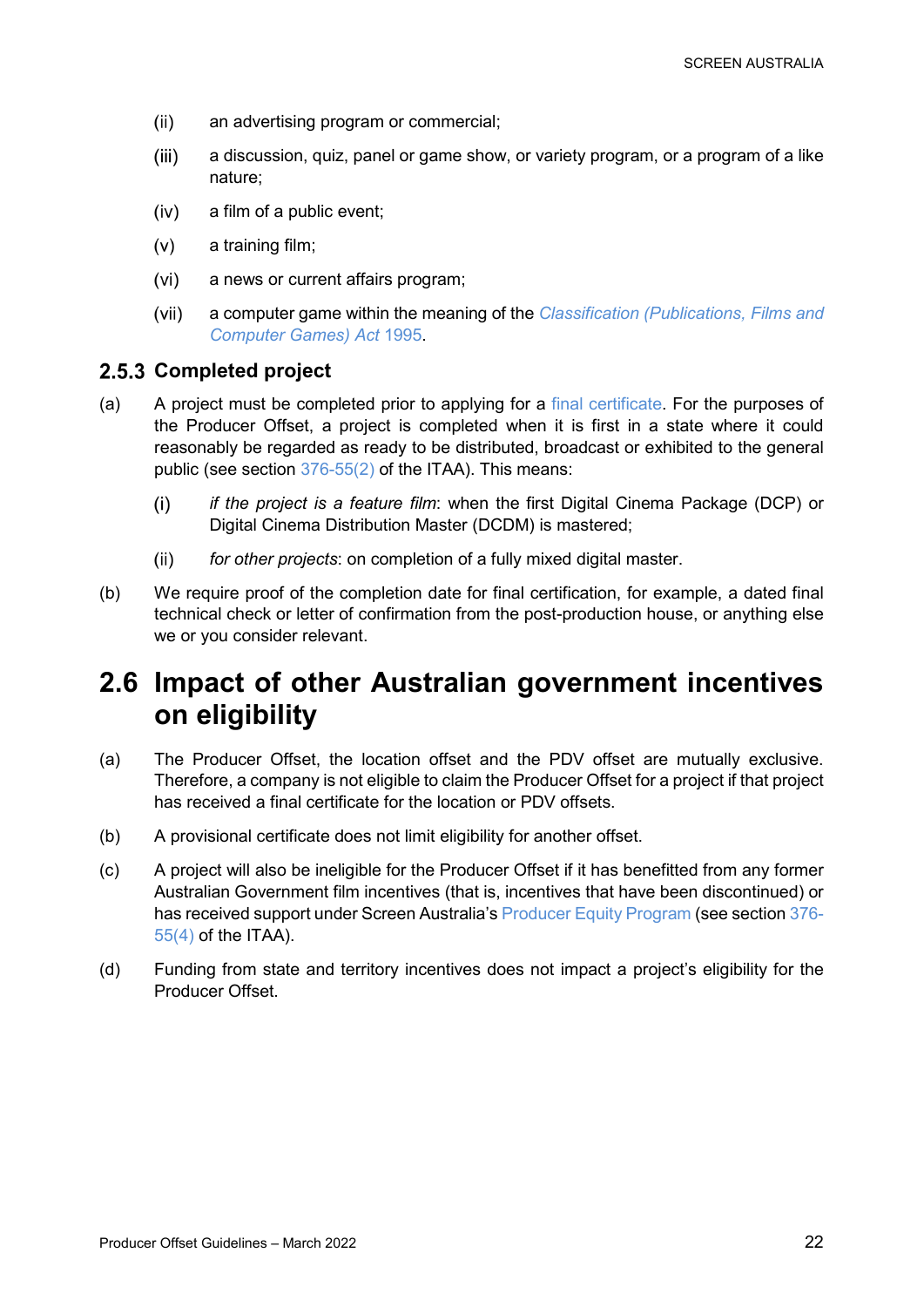# <span id="page-22-0"></span>**3 KEY POLICY AREAS**

## <span id="page-22-1"></span>**3.1 Exhibition and distribution requirements**

### <span id="page-22-2"></span>**Feature films – commercial exhibition to the public in cinemas**

- (a) To be eligible for the 40% Producer Offset, your project must be (see section  $376-2(3)(a)(i)$ of the ITAA):
	- $(i)$ a feature film (see section [3.1.2](#page-22-3) below); and
	- $(ii)$ produced for commercial exhibition to the public in cinemas (see section [3.1.3](#page-22-4) below).
- (b) Feature films which are not produced for commercial exhibition to the public in cinemas may be eligible for the 30% Producer Offset (see section [376-2\(3\)\(a\)\(ii\)](https://www.legislation.gov.au/Details/C2022C00055/Html/Volume_7#_Toc94868451) of the ITAA). For example, feature films produced for a television or a subscription service.

### <span id="page-22-3"></span>**Feature films**

- (a) In order to be a feature film which is eligible for the 40% Producer Offset, your project must meet these duration and QAPE requirements:
	- $(i)$ it must be *feature length*, which means it must be -
		- A. more than 60 minutes (excluding large formats); or
		- B. at least 45 minutes for a large format feature film (such as IMAX),

*and*

it must meet the minimum QAPE threshold of \$500,000.  $(ii)$ 

(See sections [2.4.1](#page-17-1) and [2.4.2](#page-17-2) for duration and minimum QAPE requirements for other formats.)

### <span id="page-22-4"></span>**Produced for commercial exhibition to the public in cinemas**

- (a) We will examine a project's exhibition and distribution arrangements to determine if it is being or was produced for commercial exhibition to the public in Australian cinemas.
- (b) We must be satisfied that the exhibition to the public in cinemas is genuinely commercial and not token or contrived.
- (c) In determining this, we will assess the application against the following principles and against the [Distribution Evidence](#page-23-1) and your [Statement](#page-23-2) as outlined at section [3.1.4](#page-23-0) below. Our assessment of this requirement is a holistic one and no single element is determinative.
- (d) We expect the planned release of the film to earn a meaningful proportion of the project's revenue from the Australian theatrical box office.
- (e) We can make an assessment of whether the film is being produced for commercial exhibition to the public in cinemas at the [provisional certificate](#page-4-1) stage, if requested by you. Alternatively, an assessment of whether the film is being or was produced for commercial exhibition to the public in cinemas can occur at the [final certificate](#page-5-1) stage.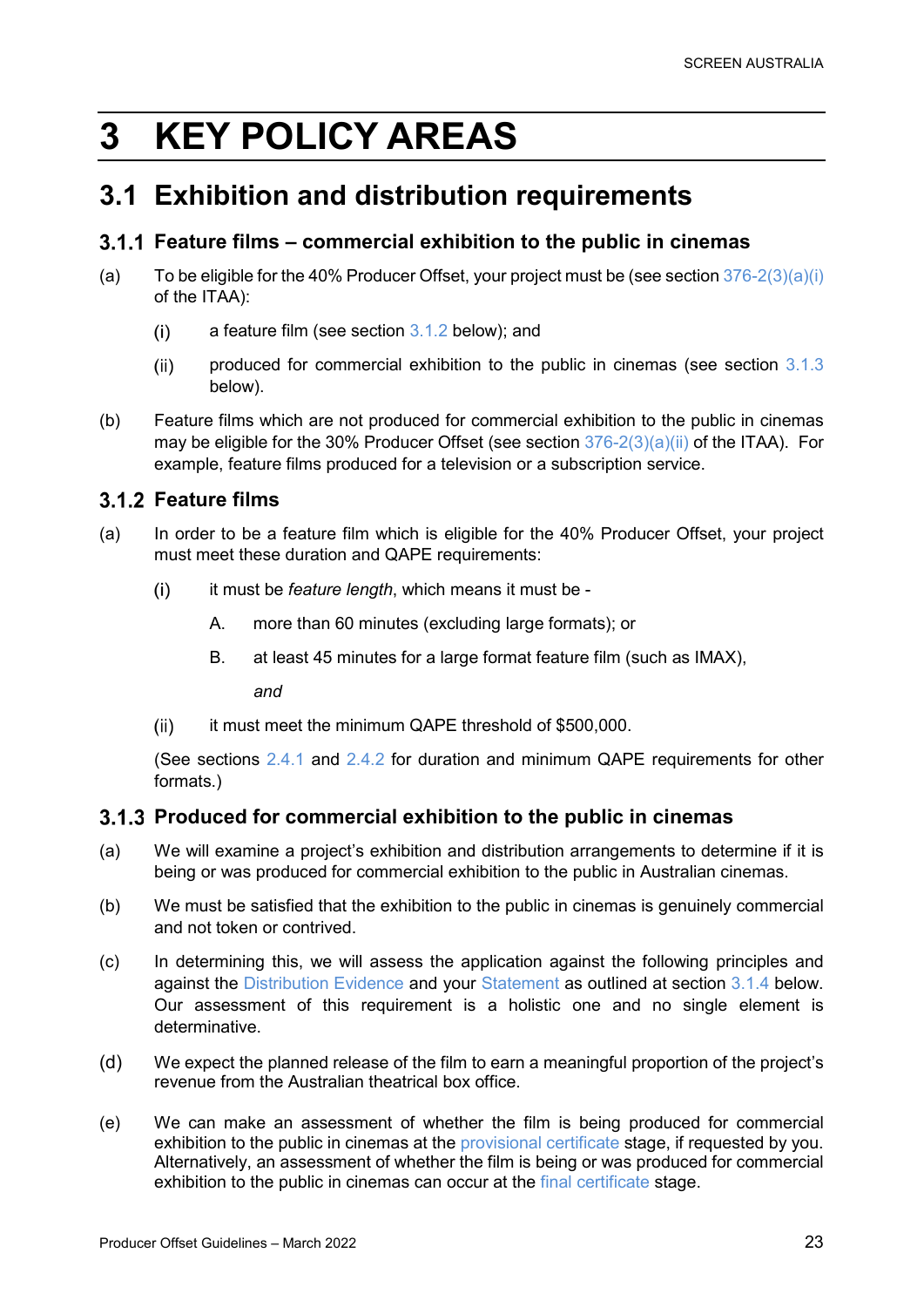### <span id="page-23-0"></span>**Distribution Evidence, Statement & supporting documentation**

- <span id="page-23-1"></span>(a) For your project to be eligible for the 40% Producer Offset, you must provide us with the following ("**Distribution Evidence**"):
	- (i) Marketing and sales plan(s) (including projections of box office, print and advertising ("**P&A**") budget and number of locations as set out at [\(c\)](#page-23-3) below);
	- (ii) Distribution agreement (or, for some provisional certificates, a comprehensive deal memo);
	- (iii) Cast and crew agreements;
	- (iv) Finance plan;
	- (v) Documents substantiating the theatrical release of the film (a[t final certificate](#page-5-1) stage only, where the film has been released); and
	- (vi) Any other documents you or we think are relevant, including any additional documentation we ask you to provide for [final certificate](#page-5-1) determinations.
- <span id="page-23-2"></span>(b) Applicants must also provide a statement with their application, which persuasively addresses each of the questions and related factors set out at (c)-(h) below ("**Statement**"):
- <span id="page-23-3"></span>(c) *Is there a theatrical sales and marketing plan prepared by the distributor with a realistic strategy to release the film for commercial exhibition to the public in Australian cinemas?*  Key terms to be considered include:
	- $(i)$ *BOX OFFICE:* gross box office projections;
	- $(ii)$ *MARKETING/P&A SPEND:* an estimated P&A budget (the costs of marketing the film) commensurate with the box office projections;
	- $(iii)$ *AUDIENCE:* the anticipated cinema audience and how it will be reached;
	- $(iv)$ *LOCATION COUNT:* the draft sales strategy including expected/projected location count;
	- $(v)$ *EXHIBITION STRATEGY:* how the film will be positioned to exhibition as an indication of its availability for audiences to watch the film;
	- *THEATRICAL WINDOW:* the theatrical window for the film and how it relates to  $(vi)$ windows for other exploitation;
	- $(vii)$ *COMPARATIVE TITLES:* comparative titles used to set the projected box office and P&A estimate; and
	- *ADDITIONAL INFORMATION:* any other information the distributor considers  $(viii)$ relevant.
- (d) *What is the track record of the distributor in distributing Australian feature films for commercial exhibition to the public in cinemas?* We will consider, for example:
	- $(i)$ *THEATRICALLY RELEASED TITLES:* information which shows the distributor's experience in the exploitation of theatrical rights across a slate of films, including but not limited to the following details of the distributor's previous releases:
		- A. *titles;*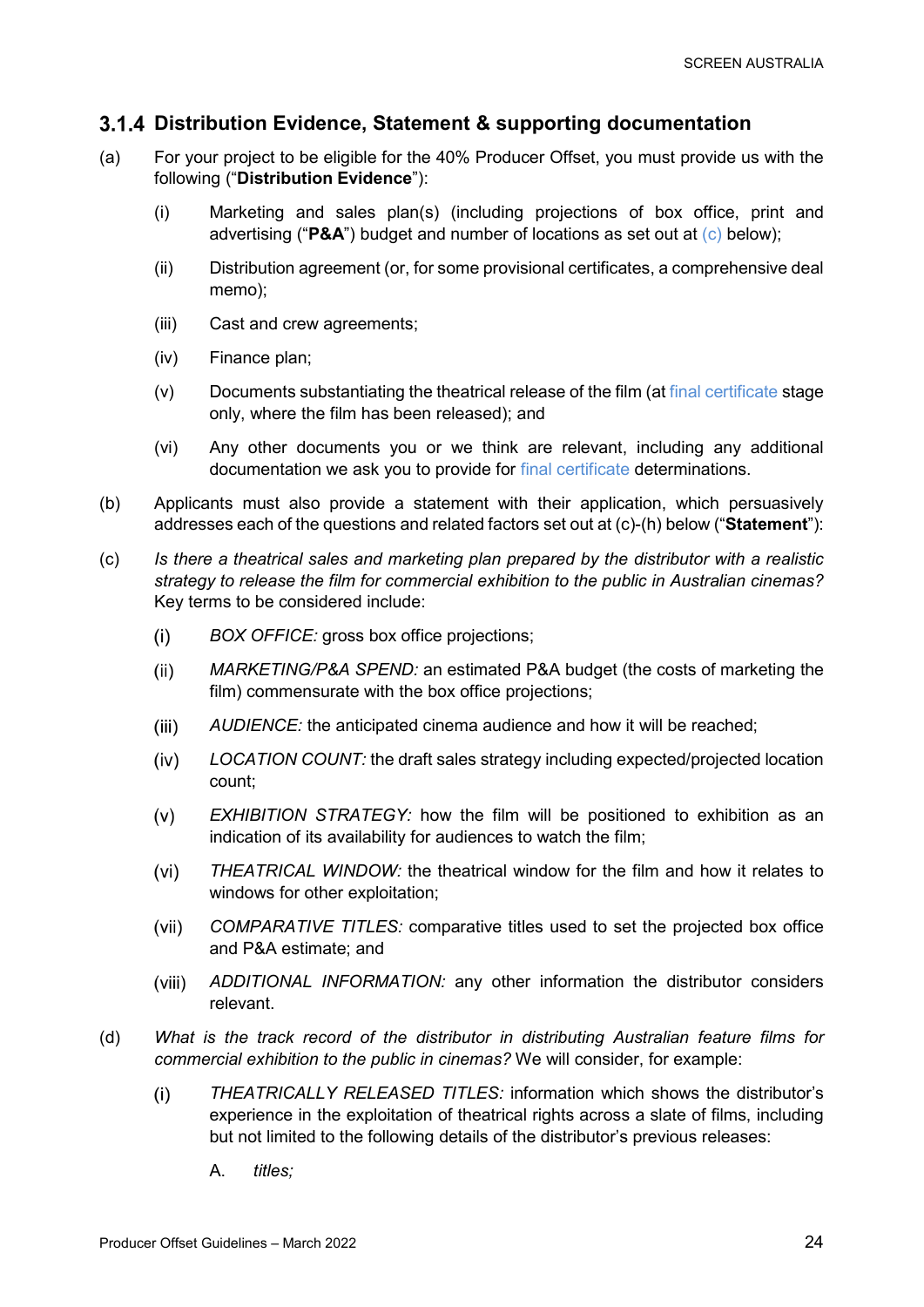- B. *reported box office (see (ii) below);*
- C. *screen count; and*
- D. *release dates.*
- <span id="page-24-1"></span>*BOX OFFICE DATA*: the track record of the distributor which should ideally be from  $(ii)$ independently verified box office data. Box office data which is independently verified (for example, data from an industry accepted third party box office reporting service) will generally be more persuasive than data which is not.
- $(iii)$ *MEETING PAST REPRESENTATIONS:* whether the distributor has a track record of delivering on the past theatrical plans for Australian films it has proposed to Screen Australia.

### **EXAMPLE**

It may be detrimental to the assessment of the distributor's track record in releasing Australian feature films for commercial exhibition to the public in cinemas if the distributor has not delivered on its past theatrical plans for Australian films by instead directly releasing them on other platforms such as subscription video-on-demand (SVOD) or where the distributor has significantly reduced the release, or not released the film at all in cinemas.

- (e) *Is there a distribution agreement with terms that support the commercial exhibition of the film to the public in Australian cinemas?* We will look at the whole of the distribution agreement including, for example, to see if it is an arm's length arrangement (which may assist the application) and whether there is a distribution advance which is reasonably commensurate with the film's total budget.
- (f) *What is the film's finance plan?* We may consider, for example, the extent to which the project has third party market support.
- (g) *On what terms has the cast been engaged?* We expect to see evidence that all cast are engaged under the relevant performers' contracts, with appropriate buy-outs of residual rights, consistent with a feature film.
- (h) *What is the theatrical experience of the key production personnel working on the film?*  Having key personnel (including Heads of Department) on the project with a track record of producing films for commercial exhibition to the public in Australian cinemas may assist your application. You should submit a list of each person's theatrical feature film credits with your application.
- (i) *Are there any other relevant factors?* Screen Australia can also take into account information from its own records or enquiries about the distributor's history and involvement in previous films and other factors that it considers relevant.

### <span id="page-24-0"></span>**3.1.4.1 Other forms of distribution (four-walling, festivals and cinema-on-demand)**

- (a) Where a cinema is hired for screenings by a party connected to the project, we refer to this as "four-walling". Four-walling arrangements will not generally be indicative of commercial exhibition to the public in cinemas.
- (b) We will consider other distribution arrangements, including exhibition of a project at festivals or through cinema-on-demand. However, festival releases on their own will not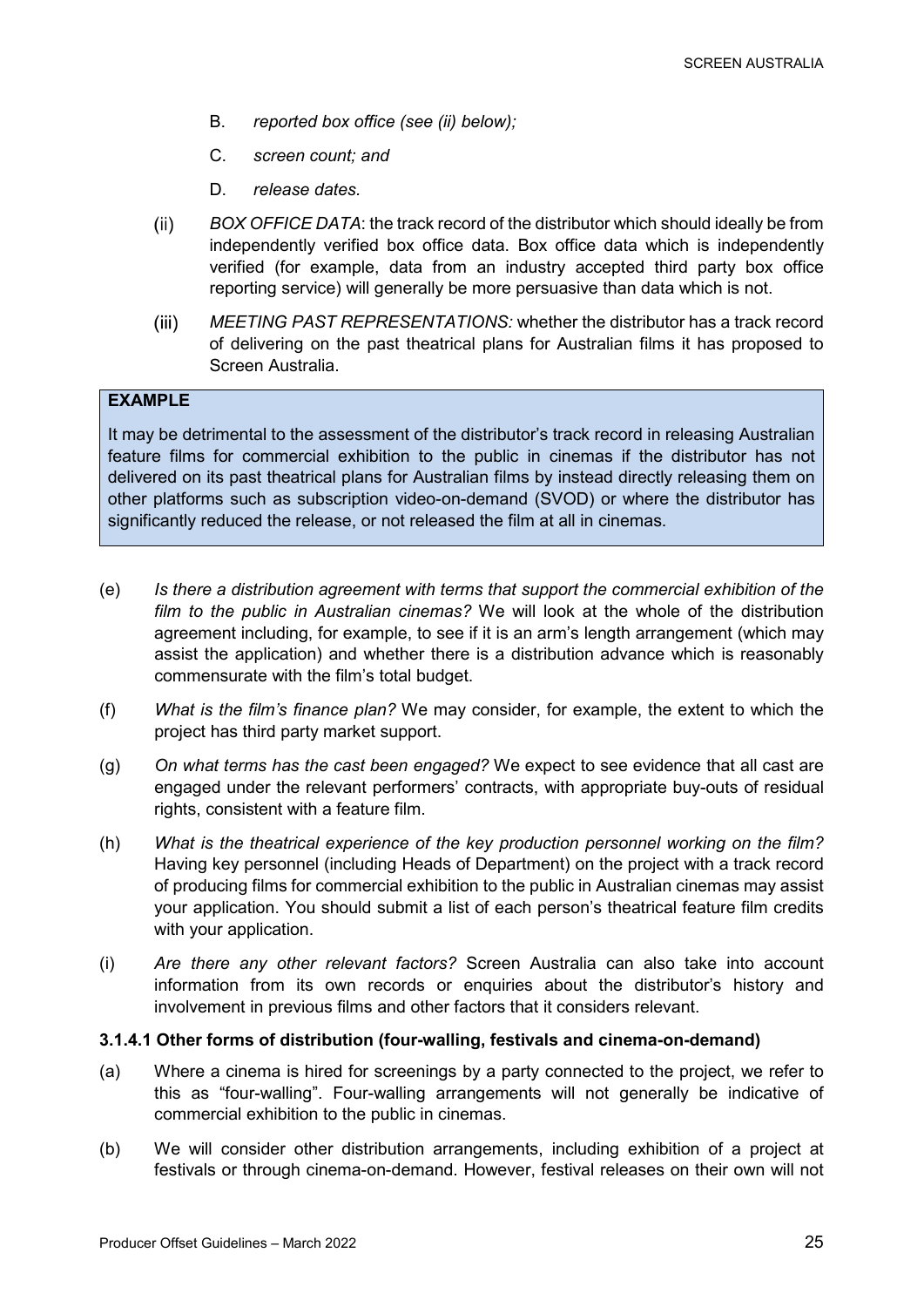generally be indicative of commercial exhibition to the public in cinemas. Films proposed for release on cinema-on-demand are unlikely to be approved at [provisional certificate](#page-4-1) stage, but can be assessed at [final certificate](#page-5-1) stage taking into account the details of the actual theatrical campaign.

### <span id="page-25-0"></span>**3.1.4.2 Issue of provisional certificate and re-assessment**

- (a) Where we determine that a feature film is not being produced for commercial exhibition to the public in cinemas at provisional certificate stage, we will issue a [provisional certificate](#page-4-1) on the basis that the criteria for the higher rebate has not yet been met. This decision will be outlined in the Schedule to the provisional certificate.
- (b) Applicants in this position may apply for:
	- $(i)$ a re-assessment of the project prior to lodging a [final certificate](#page-5-1) application, but we will only accept the application if there have been substantial changes to the project; and/or
	- a [final certificate](#page-5-1) for the 40% Producer Offset, and we will determine whether the  $(ii)$ project is eligible for the 40% or 30% Producer Offset.

### <span id="page-25-1"></span>**3.1.4.3 Assessment of feature film exhibition – final certificate stage**

- (a) You can ask us to assess a project's eligibility for the 40% Producer Offset at the final certificate stage where:
	- $(i)$ a project does not have a [provisional certificate;](#page-4-1)
	- $(ii)$ you did not ask us to assess the project for eligibility for the 40% Producer Offset at the provisional certificate stage; or
	- $(iii)$ we did not approve the project for the 40% Producer Offset at the provisional certificate stage and there have been changes to the distribution arrangement or there is evidence of a theatrical release.
- (b) When assessing a project's eligibility for the 40% Producer Offset at the final certificate stage, we will consider the factors set out above at section [3.1.4.](#page-23-0)

### <span id="page-25-2"></span>**3.1.4.4 Requirements at the final certificate stage where the project has a provisional certificate for the 40% Producer Offset**

- (a) At the time of your application for the final certificate, you will be asked to provide updated [Distribution Evidence](#page-23-1) including the following:
	- Distribution agreement (fully executed);  $(i)$
	- $(ii)$ (*If your film is yet to be released*) Sales and marketing plan (updated) including dates of anticipated release (see also section  $3.1.4(c)$  $3.1.4(c)$  above for key terms) and any additional documentation which confirms the details of the release;
	- $(iii)$ (*If your film has already been released*) The following details:
		- A. gross box office (note section  $3.1.4(d)(ii)$  $3.1.4(d)(ii)$  above);
		- B. screens;
		- C. locations;
		- D. session policy for each location;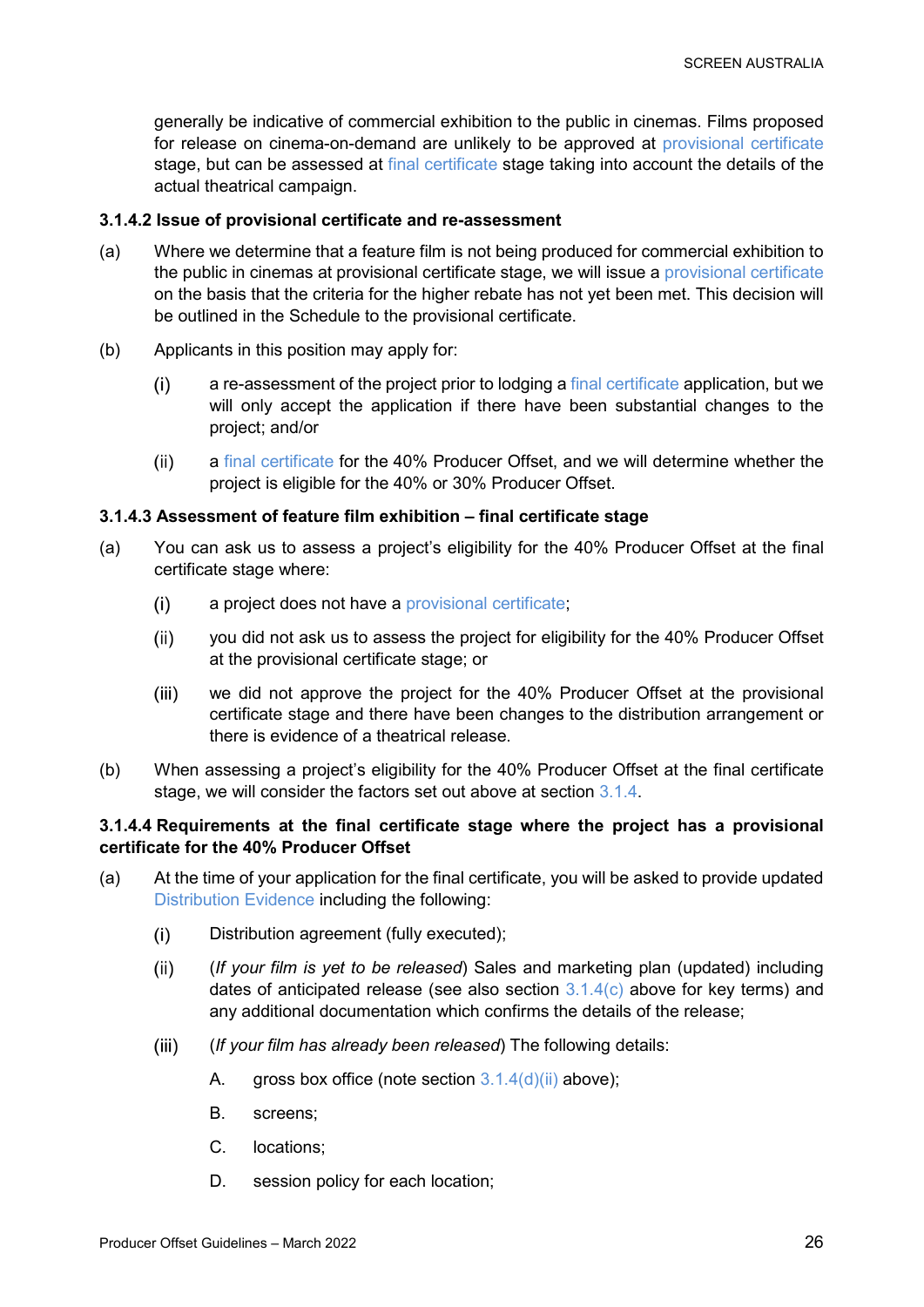- E. P&A budget and actual spend; and
- F. length of run.

### <span id="page-26-0"></span>**Other eligible formats – distribution**

- (a) Feature films which are not produced for commercial exhibition to the public in cinemas may be eligible for the 30% Producer Offset (see section  $376-2(3)(a)(ii)$  of the ITAA).
- <span id="page-26-4"></span>(b) To be eligible for the 30% Producer Offset, such feature films and all other eligible formats must be distributed, broadcast or exhibited to the public in Australia, including for instance by making the project available through television broadcasting, DVD or subscription video-on-demand (SVOD).
- (c) Fully executed distribution agreements and evidence of the release, platform and date must be provided when applying for a [final certificate.](#page-5-1)

## <span id="page-26-1"></span>**3.2 Arm's length dealings and interested parties**

(a) Where a transaction is not conducted at arm's length, the expenditure able to be claimed as [QAPE](#page-15-1) will only be the amount, if any, that would have been incurred if the parties were dealing at arm's length (see section [376-175](https://www.legislation.gov.au/Details/C2022C00055/Html/Volume_7#_Toc94868489) of the ITAA). We refer to this as *the arm's length principle.*

### <span id="page-26-2"></span>**The arm's length principle**

- (a) The arm's length principle ensures that:
	- expenditure incurred by the applicant for goods and services is commercially  $(i)$ reasonable;
	- $(ii)$ the transactions between the parties have involved real bargaining; and
	- $(iii)$ the outcome is not inflated compared to the market price.
- (b) The scope for determining that a transaction is conducted at less than arm's length is broad, and we may look at any connection between the parties (either direct or indirect) and any other relevant circumstance.
- (c) Often parties do not transact at arm's length because the party with whom the applicant is contracting is an interested party. This means the party has an interest in the receipt of the Producer Offset or an interest with respect to the applicant because of a corporate or business relationship with the applicant.

### <span id="page-26-3"></span>**Who is an interested party?**

- (a) Some examples of interested parties are:
	- a company with common directors with the applicant (for example, its parent  $(i)$ company);
	- $(ii)$ an equity investor in the project;
	- $(iii)$ any party associated with the project that has a financial interest in the applicant's receipt of the Producer Offset, including because it has or will trigger a benefit to the associated party.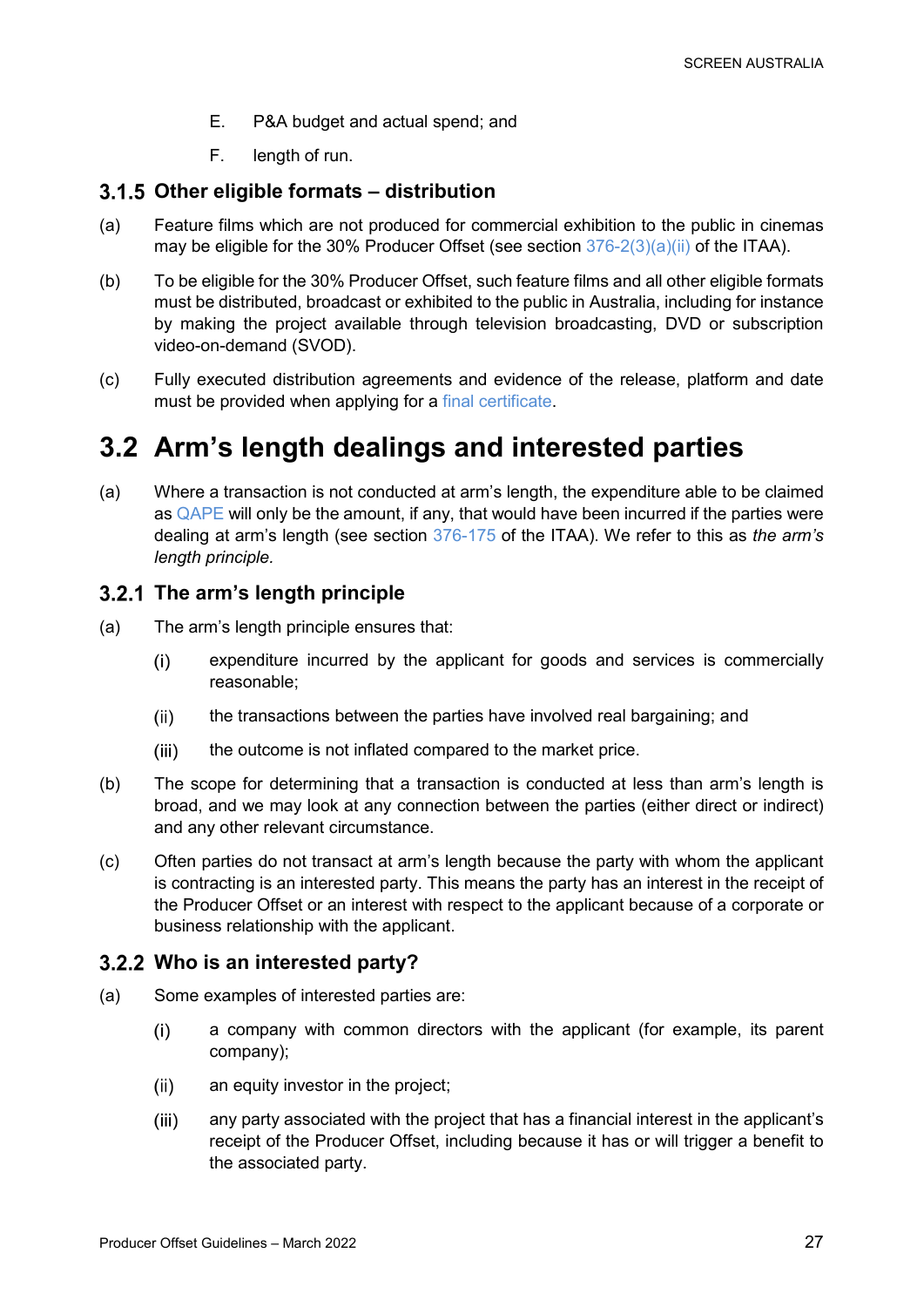- (b) This list is not exhaustive, and other aspects of a transaction may give rise to us identifying a connection or association which would classify it as an interested party transaction.
- (c) Projects with interested party arrangements should anticipate longer processing times than those with arm's length arrangements.

### <span id="page-27-0"></span>**3.2.3 Reinvestment**

- (a) The term 'reinvestment' is not defined in the ITAA. It is an expression often used to define an arrangement where a person or company providing services for a project (such as the individual producer, director or post-production house for the project) chooses to invest a portion of their fee towards the cost of production of the project. In those circumstances the payment of the fee, if claimed as QAPE, will be expenditure between interested parties.
- (b) In order for this expenditure to be considered  $Q_{\text{APE}}$ :
	- (i) the expenditure must be properly incurred, and in particular the expenditure and the investment must not be expressed as being contingent on one another (see section [2.3](#page-13-0) above);
	- (ii) it is important that the expenditure is fully and properly documented (see section [2.3.2](#page-13-2) above); and
	- (iii) the expenditure will be assessed in accordance with the principles set out below in this section.

### <span id="page-27-1"></span>**What does this mean for the Producer Offset?**

- (a) Where [QAPE](#page-15-1) is claimed for expenditure between interested parties, Screen Australia will test the transaction using the following principles:
	- $(i)$ was the expenditure genuinely incurred?
	- $(ii)$ what goods or services was the expenditure incurred for?
	- $(iii)$ would a company acting at arm's length contract for those particular goods and services?
	- $(iv)$ is the quantum of the fee paid an arm's length price, including in consideration of the rate charged and length of time engaged?
- (b) If the quantum of the fees, rates charged and/or length of time of the engagement are considered inflated, only the arm's length price, if any, will be considered QAPE.

### <span id="page-27-2"></span>**Assessment of interested parties**

- (a) Interested party expenditure claimed as  $Q_{\text{APE}}$  is reviewed as part of the [final certificate](#page-5-1) assessment process. The onus is on the applicant to substantiate any claim involving interested parties.
- (b) As part of the final certificate application, applicants must provide the following:
	- $(i)$ a list of all interested parties involved in the making of the film and a description of the relationship between the parties;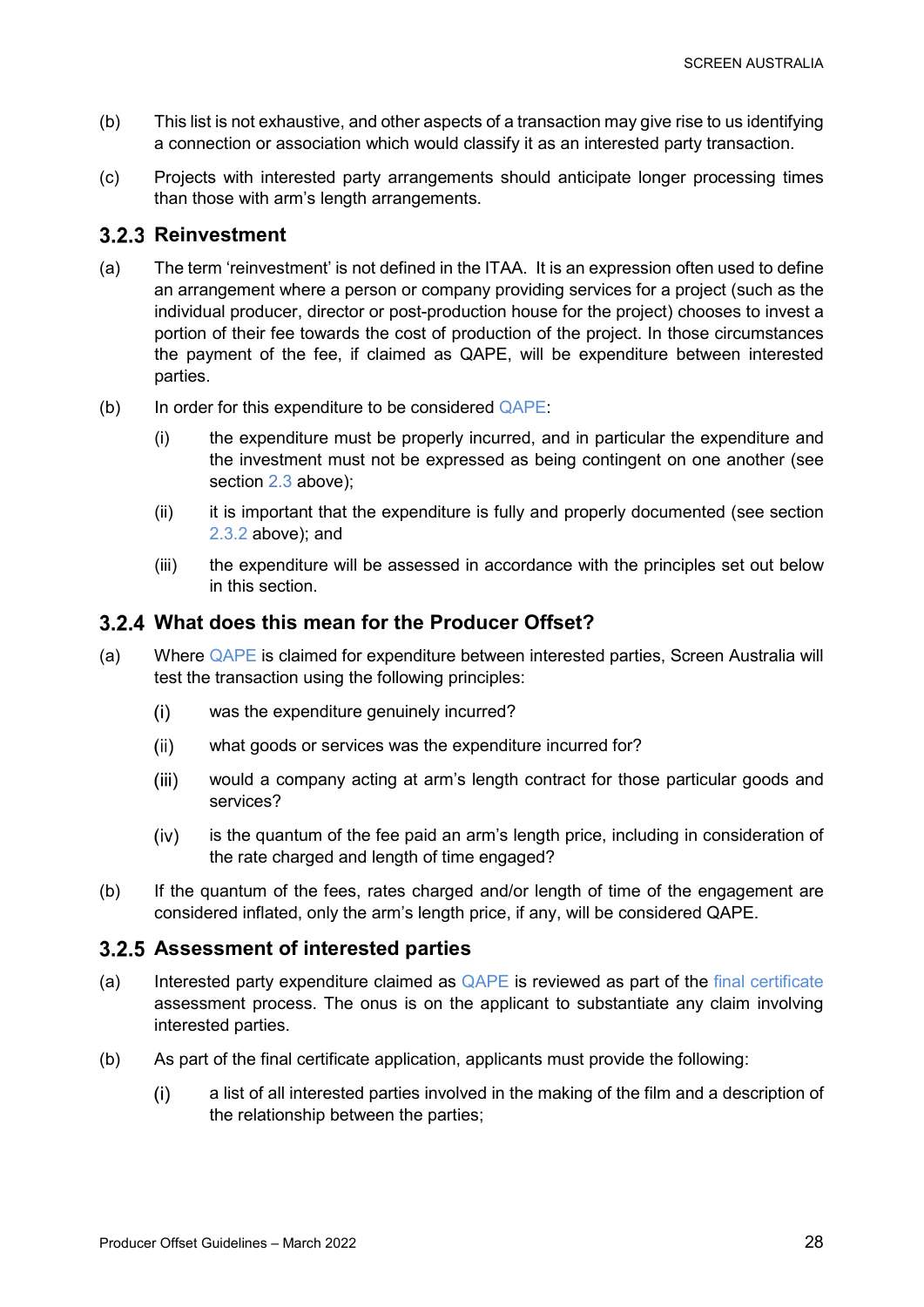- $(ii)$ all agreements between the applicant and interested parties including a detailed breakdown of the work to be completed (see general requirements for contracts at section [2.3.2](#page-13-2) above);
- $(iii)$ the completed worksheet 'e' of the final [QAPE spreadsheet,](https://www.screenaustralia.gov.au/funding-and-support/producer-offset/document-library) providing a breakdown of all interested party expenditure including the role, rates charged, number of weeks and total fee paid. (This must not be a copy of the general ledger, but a summary of this expenditure so we can clearly see the rates charged and length of engagement);
- $(iv)$ in respect of personnel, facilities and supplies – two arm's length quotes obtained at the time of budgeting for the film and/or evidence of benchmarking against market rates. Any bid or tender documentation should also be provided;
- $(v)$ the general ledger, as outlined at section [1.2.4](#page-7-1) above, which must clearly detail interested party expenditure; and
- any other relevant information requested by us.  $(vi)$
- (c) The arm's length quotes provided must be for comparable goods and services and for a similar type and scale of project in order to be accepted.
- $(d)$  If the scope of work changes during production for example, in relation to the postproduction or VFX work required on the project – an amended agreement, change orders or similar written evidence must be provided. The applicant must be able to substantiate the final costs claimed as [QAPE.](#page-15-1)
- (e) In considering the question of arm's length rates and what is commercially reasonable, we will take into account substantiation provided by the applicant, the recommendations of the IFPC (if engaged) and the knowledge and experience of the members of the board and employees of Screen Australia.
- (f) The assessment of non-arm's length expenditure is distinct from the assessment of the above-the-line cap.

### **EXAMPLE**

An applicant makes a 10 x 30 minute comedy series. The applicant's parent company provides the services of numerous personnel to work on the project, including producers, production assistant and accountants. In order to claim expenditure paid by the applicant to the parent as QAPE, the applicant should provide the following:

- contracts between the applicant and the parent company for each role, clearly outlining the services to be provided, dates the work will be performed and the fees for the relevant role;
- details within the general ledger and the interested party worksheet including name, role, fee, date, duration for each of the personnel;
- if the personnel providing the services are working on more than one project details of how their fees and time have been apportioned across the projects;
- employment contracts if requested by Screen Australia;
- evidence of benchmarking against industry standard rates for the work. This could include rate cards or rates charged by third party providers for the services;
- if there are any variations to the work and fees in the original contracts variations to the contracts; and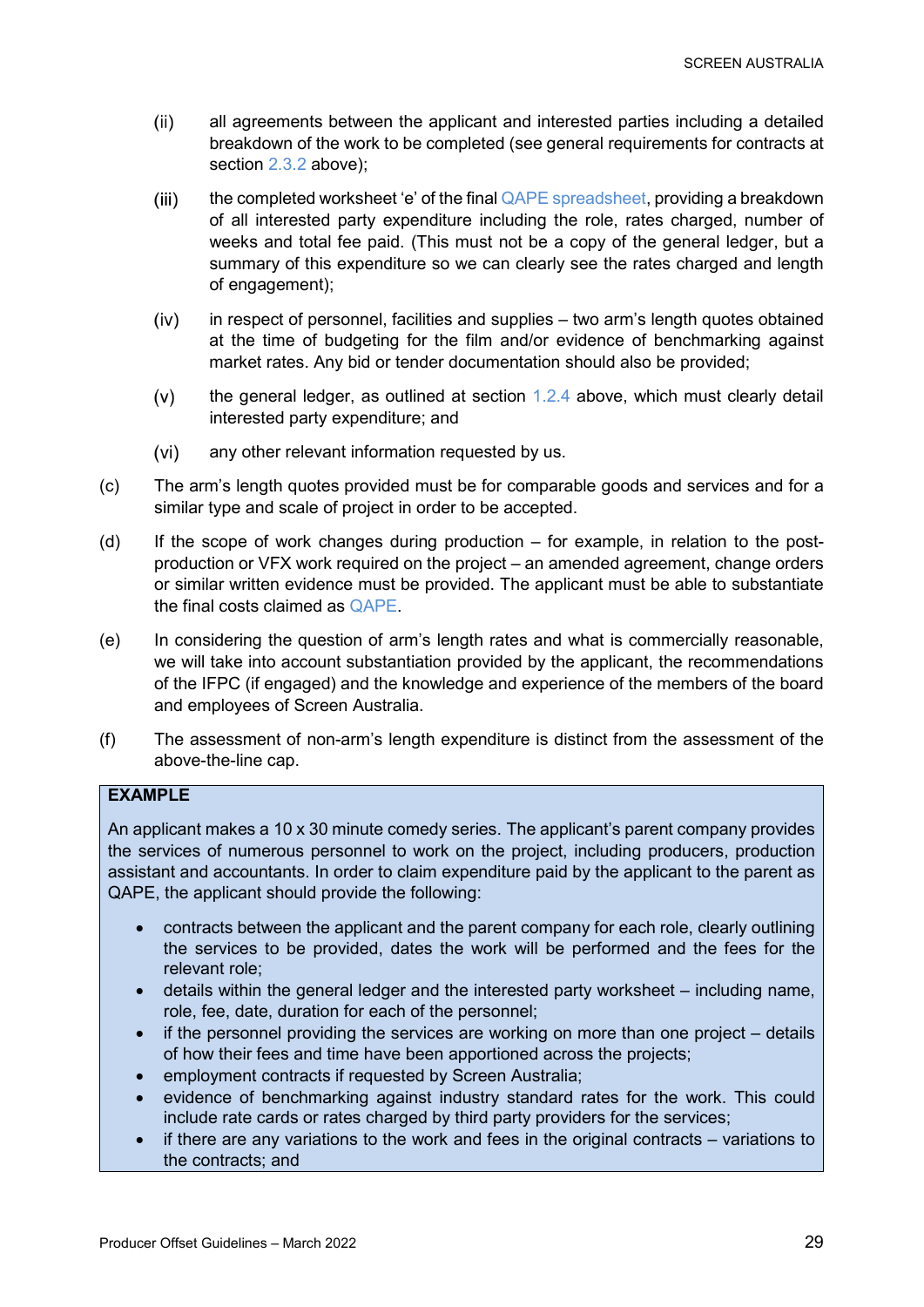• if requested by Screen Australia, tax invoices.

## <span id="page-29-0"></span>**3.3 Above-the-line cap**

- (a) Above-the-line (**ATL**) expenditure which can be [QAPE](#page-15-1) is capped at 20% of total film expenditure (see section  $3.3.2$  below and section  $376-170(4)(b)(ii)$  of the ITAA). We refer to this as the *above-the-line cap* (**ATL Cap**)*.*
- (b) The ATL Cap applies to all films applying for the Producer Offset, except for documentaries.
- (c) Any expenditure in excess of the ATL Cap remains part of [total film expenditure,](#page-29-3) but it is not considered [QAPE](#page-15-1) for the purpose of calculating the Producer Offset.
- (d) Exceeding the ATL Cap does not in itself have an impact on the project's eligibility for the Producer Offset, and a project may still be eligible if it satisfies all other eligibility requirements.

### <span id="page-29-1"></span>**What expenditure sits ATL?**

- (a) The following types of expenditure must sit ATL and are therefore subject to the 20% ATL Cap:
	- $(i)$ development expenditure, including expenditure on story and script;
	- $(ii)$ remuneration (including fringes, annual leave and superannuation entitlements but excluding payroll tax and workers compensation) for services rendered by the:
		- A. principal director or directors for a series:
		- B. producers, including but not limited to executive producers and coproducers;
		- C. principal cast.
	- $(iii)$ As a general rule, Screen Australia expects to see at least two of the principal cast sitting ATL. Principal cast includes:
		- A. any cast member who is an essential element or a requirement of financing, completion guarantee, distribution or broadcast;
		- B. any cast member whose remuneration is substantially above other cast members;
		- C. any imported cast.

### <span id="page-29-3"></span><span id="page-29-2"></span>**What is total film expenditure?**

- (a) The 20% ATL Cap is based on the total film expenditure of the film, which is different from [production expenditure](#page-13-3) and [QAPE.](#page-15-1)
- (b) In summary, total film expenditure means the total amount of a production company's production budget for a film, including development and financing, but excluding a distributor's expenditure on promotion and distribution (save for certain expenditure on materials used in promotion and distribution). Where the project is an official coproduction, this includes any expenditure in a foreign country that would have amounted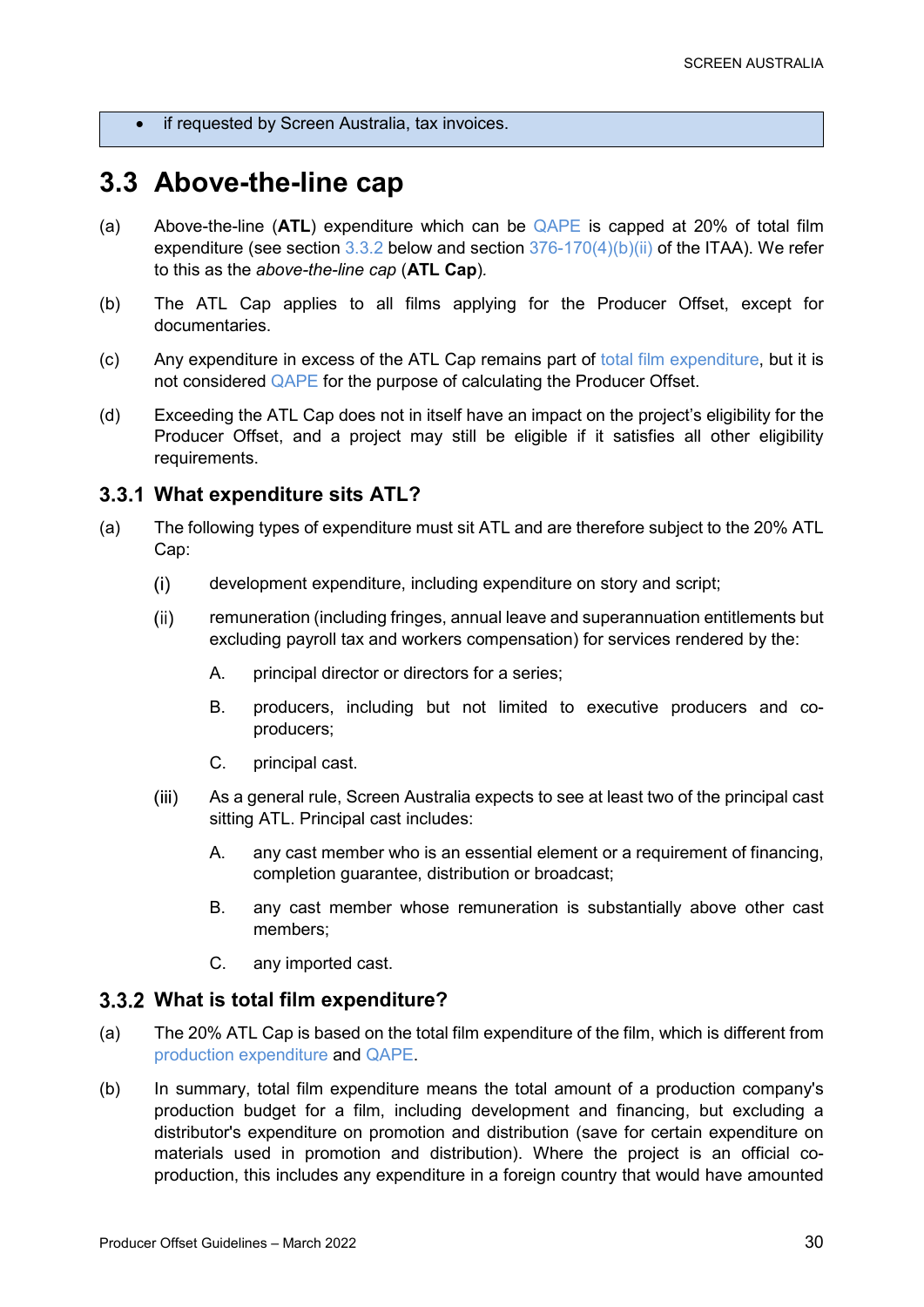to QAPE if it had been expended in Australia, but you should refer to the definition in the section [376-170\(6\)](https://www.legislation.gov.au/Details/C2022C00055/Html/Volume_7#_Toc94868489) of the ITAA.